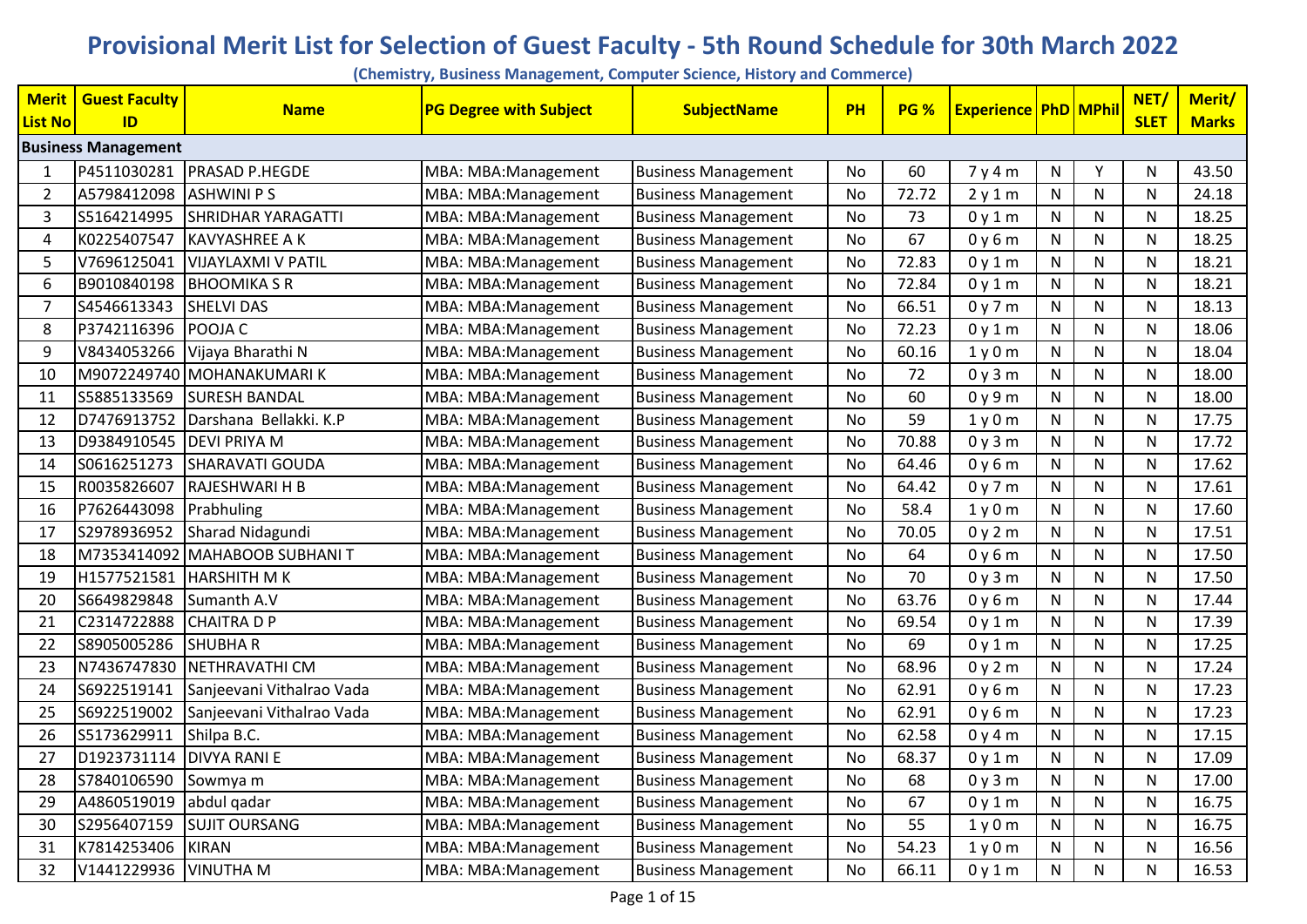| <b>Merit</b><br><b>List No</b> | <b>Guest Faculty</b><br>ID | <b>Name</b>                                   | <b>PG Degree with Subject</b> | <b>SubjectName</b>         | PH        | PG %  | <b>Experience PhD MPhil</b> |              |              | NET/<br><b>SLET</b> | Merit/<br><b>Marks</b> |
|--------------------------------|----------------------------|-----------------------------------------------|-------------------------------|----------------------------|-----------|-------|-----------------------------|--------------|--------------|---------------------|------------------------|
| 33                             | C5004341303                | Chandrashekhara H N                           | MBA: MBA: Management          | <b>Business Management</b> | No        | 60    | 0y5m                        | N            | N            | N                   | 16.50                  |
| 34                             | B8370902015                | <b>BHASKARAD</b>                              | MBA: MBA: Management          | <b>Business Management</b> | No        | 65.96 | 0y2m                        | ${\sf N}$    | N            | N                   | 16.49                  |
| 35                             | S4152130901                | <b>SHRUTHI V RAO</b>                          | MBA: MBA: Management          | <b>Business Management</b> | No        | 59.72 | 0y7m                        | N            | N            | N                   | 16.43                  |
| 36                             | S1334659909                | Sowmya H.P                                    | MBA: MBA: Management          | <b>Business Management</b> | <b>No</b> | 65.2  | 0y1m                        | N            | $\mathsf{N}$ | N                   | 16.30                  |
| 37                             | S7112303215                | Subhasa Lambani                               | MBA: MBA: Management          | <b>Business Management</b> | No        | 59    | 0y6m                        | N            | N            | N                   | 16.25                  |
| 38                             | D7260333775                | Deepika k                                     | MBA: MBA: Management          | <b>Business Management</b> | No        | 59    | 0y6m                        | $\mathsf{N}$ | N            | N                   | 16.25                  |
| 39                             | J3311710079                | JYOTI.G.DHANVANTRI                            | MBA: MBA: Management          | <b>Business Management</b> | No        | 65    | 0y1m                        | $\mathsf{N}$ | ${\sf N}$    | N                   | 16.25                  |
| 40                             | P0927837134                | PRASANNA KUMAR M. D                           | MBA: MBA: Management          | <b>Business Management</b> | No        | 58.46 | 0y5m                        | N            | N            | N                   | 16.12                  |
| 41                             | C4489914860                | <b>CHAITHRA NK</b>                            | MBA: MBA: Management          | <b>Business Management</b> | No        | 58.28 | 0y6m                        | N            | N            | N                   | 16.07                  |
| 42                             | S3667404397                | <b>SHIVAKUMARA V C</b>                        | MBA: MBA: Management          | <b>Business Management</b> | <b>No</b> | 57.83 | 0y5m                        | ${\sf N}$    | $\mathsf{N}$ | N                   | 15.96                  |
| 43                             | S8900803056                | <b>SOWMYASHREE B.S</b>                        | MBA: MBA: Management          | <b>Business Management</b> | <b>No</b> | 63.8  | 0y3m                        | $\mathsf{N}$ | $\mathsf{N}$ | N                   | 15.95                  |
| 44                             | M5667749763 MADHURA N      |                                               | MBA: MBA: Management          | <b>Business Management</b> | No        | 63.2  | 0y3m                        | N            | N            | N                   | 15.80                  |
| 45                             |                            | M9006928390 MAHALAKSHMI A R                   | MBA: MBA: Management          | <b>Business Management</b> | No        | 62.58 | 0y3m                        | N            | $\mathsf{N}$ | N                   | 15.65                  |
| 46                             | T1056245243                | THIMMEGOWDA N                                 | MBA: MBA: Management          | <b>Business Management</b> | No        | 62.57 | 0y1m                        | N            | N            | N                   | 15.64                  |
| 47                             | H2267234080                | <b>HARISH KUMAR B S</b>                       | MBA: MBA: Management          | <b>Business Management</b> | No        | 62.16 | 0y1m                        | $\mathsf{N}$ | $\mathsf{N}$ | N                   | 15.54                  |
| 48                             | J4921614828                | <b>JEEVAPPA KHATEDAR</b>                      | MBA: MBA: Management          | <b>Business Management</b> | No        | 61.4  | 0y2m                        | $\mathsf{N}$ | N            | N                   | 15.35                  |
| 49                             | S8339210299                | SHILPA VENKANAGOUD DODAMAMBA: MBA: Management |                               | <b>Business Management</b> | No        | 61    | 0y1m                        | ${\sf N}$    | $\mathsf{N}$ | N                   | 15.25                  |
| 50                             | S6611512731                | <b>SUPRITHAS</b>                              | MBA: MBA: Management          | <b>Business Management</b> | No        | 60    | 0y2m                        | ${\sf N}$    | N            | N                   | 15.00                  |
| 51                             | M6985831336 Mangala        |                                               | MBA: MBA: Management          | <b>Business Management</b> | No        | 59.83 | 0y2m                        | N            | N            | N                   | 14.96                  |
| 52                             | L9651503109                | <b>LATHAMANI K M</b>                          | MBA: MBA: Management          | <b>Business Management</b> | <b>No</b> | 58.82 | 0y2m                        | $\mathsf{N}$ | $\mathsf{N}$ | N                   | 14.71                  |
| 53                             | S9282210991                | <b>SANKETH R A</b>                            | MBA: MBA: Management          | <b>Business Management</b> | No        | 57.4  | 0y3m                        | N            | N            | N                   | 14.35                  |
| 54                             | A7932048757                | <b>ANNAPPAP</b>                               | MBA: MBA: Management          | <b>Business Management</b> | No        | 57.39 | 0y1m                        | N            | N            | N                   | 14.35                  |
| 55                             | H4051702125                | <b>HARISHA C B</b>                            | MBA: MBA: Management          | <b>Business Management</b> | No        | 51.28 | 0y6m                        | N            | N            | N                   | 14.32                  |
| 56                             | B5167412791                | Bhavana K P                                   | MBA: MBA: Management          | <b>Business Management</b> | No        | 5.98  | 1y2m                        | $\mathsf{N}$ | N            | N                   | 4.50                   |
| 57                             | R2185225952                | Ravi Tej V                                    | MBA: MBA: Management          | <b>Business Management</b> | No        | 6.75  | 0y5m                        | N            | N            | N                   | 3.19                   |
| 58                             | N6279525094                | Netyam Pallavi                                | MBA: MBA: Management          | <b>Business Management</b> | No        | 7.97  | 0y1m                        | N            | N            | N                   | 1.99                   |
| 59                             | V2639718817                | Vidyashree L H                                | MBA: MBA: Management          | <b>Business Management</b> | No        | 7.4   | 0y1m                        | ${\sf N}$    | N            | N                   | 1.85                   |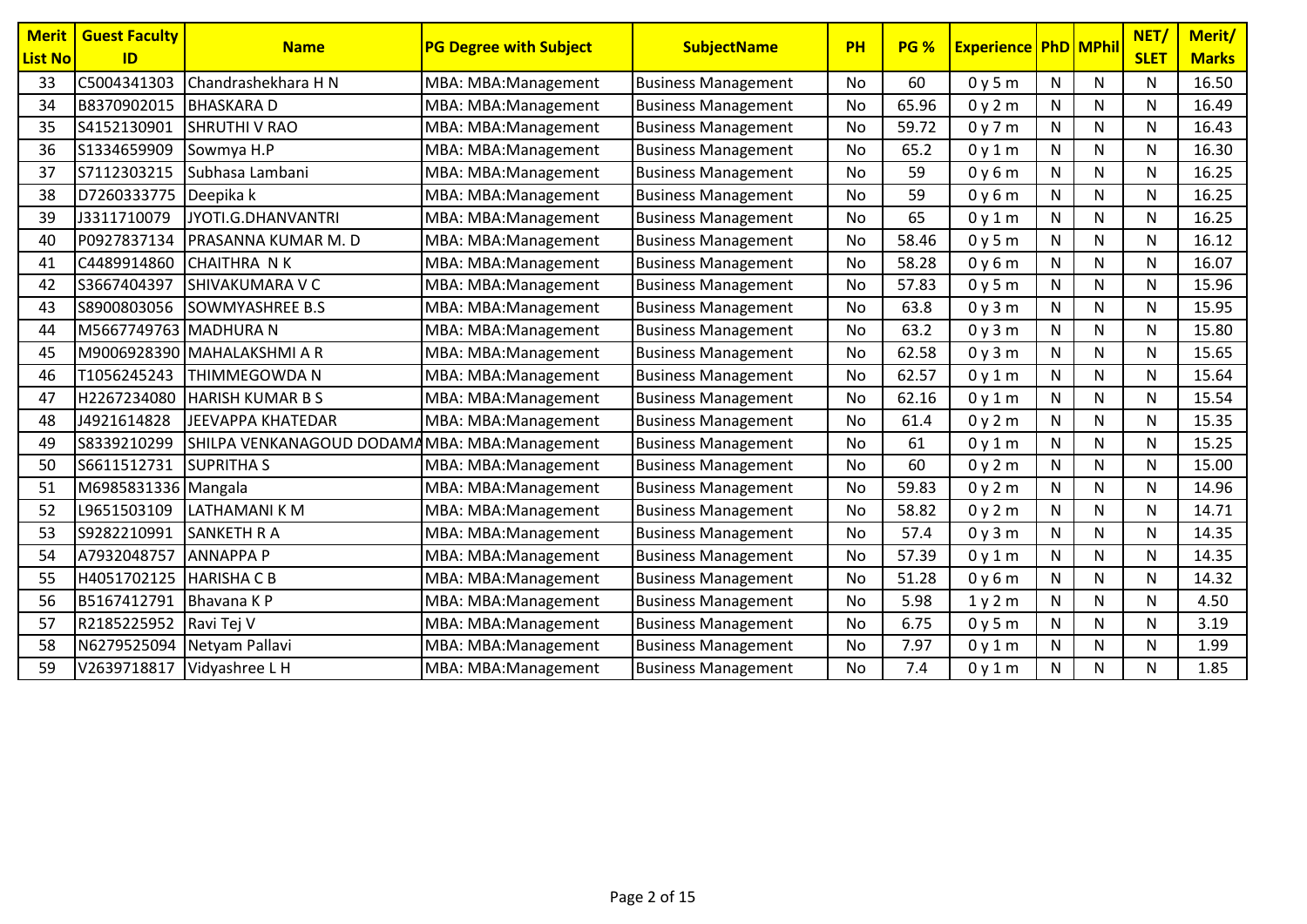| <b>Merit</b>     | <b>Guest Faculty</b>     | <b>Name</b>                                         | <b>PG Degree with Subject</b> | <b>SubjectName</b> | <b>PH</b> | <b>PG %</b> | <b>Experience   PhD   MPhil</b> |              |              | NET/        | Merit/       |
|------------------|--------------------------|-----------------------------------------------------|-------------------------------|--------------------|-----------|-------------|---------------------------------|--------------|--------------|-------------|--------------|
| <b>List No</b>   | ID                       |                                                     |                               |                    |           |             |                                 |              |              | <b>SLET</b> | <b>Marks</b> |
| <b>CHEMISTRY</b> |                          |                                                     |                               |                    |           |             |                                 |              |              |             |              |
| 1                | J6046039022              | Jyothipriya darshini BP                             | <b>MSc: CHEMISTRY</b>         | <b>CHEMISTRY</b>   | <b>No</b> | 77.11       | 3y0m                            | $\mathsf{N}$ | N            | N           | 28.28        |
| 2                | M1998313929 Mangala J M  |                                                     | <b>MSc: CHEMISTRY</b>         | <b>CHEMISTRY</b>   | No        | 73.33       | 3y1m                            | N            | $\mathsf{N}$ | N           | 27.33        |
| 3                |                          | M3372001302 MANOJKUMARA GANAPATI HEGUMSC: CHEMISTRY |                               | <b>CHEMISTRY</b>   | No        | 67.04       | 3y4m                            | N            | N            | N           | 27.26        |
| 4                | P4458409163 Pooja M V    |                                                     | <b>MSc: CHEMISTRY</b>         | Chemistry          | No        | 71.6        | 3y1m                            | N            | N            | N           | 26.90        |
| 5                | U1792040185 Umar Faroog  |                                                     | <b>MSc: CHEMISTRY</b>         | Chemistry          | No        | 71.46       | 3y1m                            | N            | N            | N           | 26.87        |
| 6                | M8053501230 Manjunatha K |                                                     | <b>MSc: CHEMISTRY</b>         | Chemistry          | <b>No</b> | 71.42       | 3y2m                            | ${\sf N}$    | ${\sf N}$    | N           | 26.86        |
| 7                |                          | M3380235450 MANJUNATHA CR                           | <b>MSc: CHEMISTRY</b>         | Chemistry          | No        | 71.38       | 3y2m                            | N            | N            | N           | 26.85        |
| 8                | S4481806539              | Sowmya G                                            | <b>MSc: CHEMISTRY</b>         | Chemistry          | <b>No</b> | 71.4        | 3y2m                            | N            | N            | N           | 26.85        |
| 9                | P5909532190              | Preethi.S                                           | <b>MSc: CHEMISTRY</b>         | Chemistry          | No        | 71.4        | 3y0m                            | N            | N            | N           | 26.85        |
| 10               | P8094827269              | PRIYANKA N P                                        | <b>MSc: CHEMISTRY</b>         | Chemistry          | No        | 71.33       | 3y1m                            | N            | N            | N           | 26.83        |
| 11               | V2251904787              | Vinayak N. Vanjeri                                  | <b>MSc: CHEMISTRY</b>         | Chemistry          | No        | 59.26       | 0y1m                            | Y            | N            | N           | 26.82        |
| 12               | S8428147164              | <b>SWATHI H S</b>                                   | <b>MSc: CHEMISTRY</b>         | Chemistry          | No        | 71.18       | 2y8m                            | N            | ${\sf N}$    | N           | 26.80        |
| 13               | J1323803645              | <b>JHANSITILAK</b>                                  | <b>MSc: CHEMISTRY</b>         | Chemistry          | <b>No</b> | 59.15       | 4y1m                            | N            | ${\sf N}$    | N           | 26.79        |
| 14               | S8398118358              | Shwetha k.R                                         | <b>MSc: CHEMISTRY</b>         | Chemistry          | <b>No</b> | 71.04       | 3y3m                            | N            | N            | N           | 26.76        |
| 15               | S0855058948              | Sudharshan N                                        | <b>MSc: CHEMISTRY</b>         | Chemistry          | <b>No</b> | 71          | 3y3m                            | N            | N            | N           | 26.75        |
| 16               | R4097942504              | Rashmi M C                                          | <b>MSc: CHEMISTRY</b>         | Chemistry          | No        | 71          | 3y1m                            | N            | N            | N           | 26.75        |
| 17               | R7434113847              | RAMYA K. V                                          | <b>MSc: CHEMISTRY</b>         | Chemistry          | No        | 71          | 3y2m                            | N            | N            | N           | 26.75        |
| 18               | T9665109443              | Tarannum                                            | <b>MSc: CHEMISTRY</b>         | Chemistry          | No        | 64.95       | 0y6m                            | N            | ${\sf N}$    | Y           | 26.74        |
| 19               | S7996901353              | SATEESHA K M                                        | <b>MSc: CHEMISTRY</b>         | Chemistry          | No        | 70.81       | 3y0m                            | N            | N            | N           | 26.70        |
| 20               | S6934221007              | Sachin N                                            | <b>MSc: CHEMISTRY</b>         | Chemistry          | <b>No</b> | 76.8        | 2y5m                            | N            | ${\sf N}$    | N           | 26.70        |
| 21               | M2761731400 MEGHAN       |                                                     | <b>MSc: CHEMISTRY</b>         | Chemistry          | No        | 76.7        | 2y4m                            | N            | N            | N           | 26.68        |
| 22               | A6748234488 ATEEQA KORTI |                                                     | <b>MSc: CHEMISTRY</b>         | Chemistry          | No        | 70.69       | 3y0m                            | N            | N            | N           | 26.67        |
| 23               | R1936235019              | <b>RAJU KM</b>                                      | <b>MSc: CHEMISTRY</b>         | Chemistry          | No        | 70.66       | 3y1m                            | N            | N            | N           | 26.67        |
| 24               | A2468405351 ASHA AK      |                                                     | <b>MSc: CHEMISTRY</b>         | Chemistry          | No        | 70.66       | 3y2m                            | N            | N            | N           | 26.67        |
| 25               | M6022625086 MEGHANA R C  |                                                     | <b>MSc: CHEMISTRY</b>         | Chemistry          | <b>No</b> | 82.57       | 2y0m                            | ${\sf N}$    | ${\sf N}$    | N           | 26.64        |
| 26               | V8569232385              | <b>VIJENDRAKN</b>                                   | <b>MSc: CHEMISTRY</b>         | Chemistry          | No        | 58.56       | 4y0m                            | N            | N            | N           | 26.64        |
| 27               | S0200653930              | Sinchana.M                                          | <b>MSc: CHEMISTRY</b>         | Chemistry          | No        | 64.46       | 0y4m                            | N            | N            | Y           | 26.62        |
| 28               | P4243630216 PRITILATA    |                                                     | <b>MSc: CHEMISTRY</b>         | Chemistry          | No        | 70.33       | 3y3m                            | ${\sf N}$    | ${\sf N}$    | N           | 26.58        |
| 29               | K0347952131              | <b>KARTHIK S M</b>                                  | <b>MSc: CHEMISTRY</b>         | Chemistry          | No        | 64.3        | 3y6m                            | N            | N.           | N           | 26.58        |
| 30               | S0069326687              | SANGEETHA K P                                       | <b>MSc: CHEMISTRY</b>         | Chemistry          | <b>No</b> | 70.2        | 3y0m                            | N            | N            | N           | 26.55        |
| 31               | S5594405197 SAVITHA V    |                                                     | <b>MSc: CHEMISTRY</b>         | Chemistry          | No        | 70.1        | 3y2m                            | N            | N            | N           | 26.53        |
| 32               | P4130455474 POOJA        |                                                     | <b>MSc: CHEMISTRY</b>         | Chemistry          | No        | 64          | 3y5m                            | $\mathsf{N}$ | N            | N           | 26.50        |
| 33               |                          | M5875116055 MANJUNATHA N C                          | <b>MSc: CHEMISTRY</b>         | Chemistry          | No        | 70          | 3y0m                            | N            | N            | N           | 26.50        |
| 34               |                          | M1091114982 MADHURI BHOJE                           | <b>MSc: CHEMISTRY</b>         | Chemistry          | <b>No</b> | 69.95       | 3y0m                            | N            | N            | N           | 26.49        |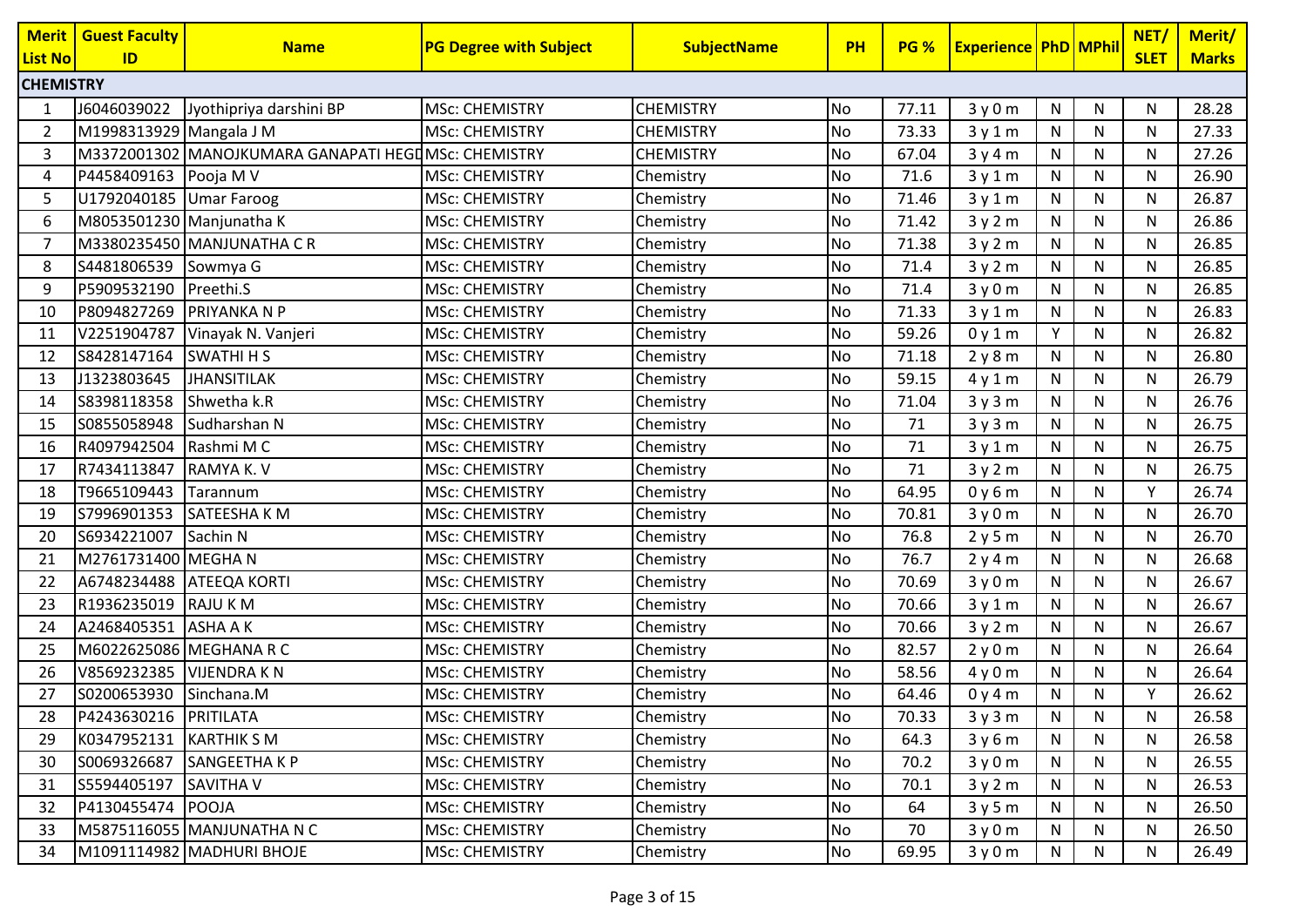| <b>Merit</b><br><b>List No</b> | <b>Guest Faculty</b><br>ID  | <b>Name</b>                         | <b>PG Degree with Subject</b> | <b>SubjectName</b> | <b>PH</b> | <b>PG %</b> | <b>Experience PhD MPhil</b> |              |              | NET/<br><b>SLET</b> | Merit/<br><b>Marks</b> |
|--------------------------------|-----------------------------|-------------------------------------|-------------------------------|--------------------|-----------|-------------|-----------------------------|--------------|--------------|---------------------|------------------------|
| 35                             | A4807504032 ASHARANI M      |                                     | <b>MSc: CHEMISTRY</b>         | Chemistry          | No        | 69.93       | 0y1m                        | N            | N            | Y                   | 26.48                  |
| 36                             | S6669815705                 | SWATHI C S                          | <b>MSc: CHEMISTRY</b>         | Chemistry          | <b>No</b> | 57.7        | 4y2m                        | N            | N            | N                   | 26.43                  |
| 37                             | S8506516565                 | <b>SUSHMA A B</b>                   | <b>MSc: CHEMISTRY</b>         | Chemistry          | No        | 69.6        | 3y2m                        | N            | N            | N                   | 26.40                  |
| 38                             | G9492745018 GAYITRI         |                                     | <b>MSc: CHEMISTRY</b>         | Chemistry          | No        | 63.61       | 3y6m                        | N            | N            | N                   | 26.40                  |
| 39                             | M0771328406 Manasa A S      |                                     | <b>MSc: CHEMISTRY</b>         | Chemistry          | No        | 69.6        | 3y2m                        | N            | N            | N                   | 26.40                  |
| 40                             |                             | N4248612712 NagaBindu G N           | <b>MSc: CHEMISTRY</b>         | Chemistry          | No        | 63.5        | 3y6m                        | N            | ${\sf N}$    | N                   | 26.38                  |
| 41                             |                             | C6766635025 CHANDRIKA NAGESH ACHARI | <b>MSc: CHEMISTRY</b>         | Chemistry          | No        | 69.5        | 3y1m                        | N            | N            | N                   | 26.38                  |
| 42                             | S4929513014                 | Supriya KR                          | <b>MSc: CHEMISTRY</b>         | Chemistry          | No        | 75.4        | 2y5m                        | N            | ${\sf N}$    | N                   | 26.35                  |
| 43                             | S1434700553                 | <b>SHARADA HEGDE</b>                | <b>MSc: CHEMISTRY</b>         | Chemistry          | No        | 63.4        | 3y6m                        | N            | N            | N                   | 26.35                  |
| 44                             | V4722223151                 | VEENA SIDDAPPA KHADAKABHA           | <b>MSc: CHEMISTRY</b>         | Chemistry          | No        | 69.2        | 3y0m                        | N            | N            | N                   | 26.30                  |
| 45                             | J9537906487                 | Jayashree K.N.                      | <b>MSc: CHEMISTRY</b>         | Chemistry          | No        | 69.1        | 3y2m                        | N            | N            | N                   | 26.28                  |
| 46                             | S0250954054                 | Santoshkumar Gaddimath              | <b>MSc: CHEMISTRY</b>         | Chemistry          | No        | 69          | 0y2m                        | N            | N            | Υ                   | 26.25                  |
| 47                             | S5648524738                 | <b>SANTHOSHA R</b>                  | <b>MSc: CHEMISTRY</b>         | Chemistry          | No        | 68.9        | 3y1m                        | $\mathsf{N}$ | N            | N                   | 26.23                  |
| 48                             | K0765200778   Kavya Das S P |                                     | <b>MSc: CHEMISTRY</b>         | Chemistry          | No        | 68.88       | 3y0m                        | N            | N            | N                   | 26.22                  |
| 49                             |                             | M4881325783 MANJUNATHA H M          | <b>MSc: CHEMISTRY</b>         | Chemistry          | No        | 68.7        | 2y8m                        | N            | N            | N                   | 26.18                  |
| 50                             | N8188152599 NAGESHA P       |                                     | <b>MSc: CHEMISTRY</b>         | Chemistry          | No        | 68.65       | 3y0m                        | N            | N            | N                   | 26.16                  |
| 51                             | G6344704747 Gireesh M P     |                                     | <b>MSc: CHEMISTRY</b>         | Chemistry          | No        | 62.62       | 3y6m                        | N            | N            | N                   | 26.16                  |
| 52                             |                             | V3882334760 Vijayalaxmi Angadi      | <b>MSc: CHEMISTRY</b>         | Chemistry          | No        | 68.65       | 3y1m                        | $\mathsf{N}$ | $\mathsf{N}$ | N                   | 26.16                  |
| 53                             | C1794400383                 | Chaitra P A                         | <b>MSc: CHEMISTRY</b>         | Chemistry          | No        | 68.56       | 3y0m                        | $\mathsf{N}$ | N            | N                   | 26.14                  |
| 54                             | S5288724265                 | <b>SARVAMANGALA</b>                 | <b>MSc: CHEMISTRY</b>         | Chemistry          | No        | 74.5        | 2y6m                        | N            | ${\sf N}$    | N                   | 26.13                  |
| 55                             |                             | K0576531756 KAPATRAL SHIVAKUMARA    | <b>MSc: CHEMISTRY</b>         | Chemistry          | No        | 68.5        | 3y1m                        | N            | N            | N                   | 26.13                  |
| 56                             | P8170751465   PRASAD G C    |                                     | <b>MSc: CHEMISTRY</b>         | Chemistry          | No        | 74.4        | 2y6m                        | N            | N            | N                   | 26.10                  |
| 57                             | Y1268032368                 | <b>YOGARAJU K V</b>                 | <b>MSc: CHEMISTRY</b>         | Chemistry          | No        | 68.4        | 3y0m                        | N            | N            | N                   | 26.10                  |
| 58                             | K5486030728                 | <b>KISHOR S S</b>                   | <b>MSc: CHEMISTRY</b>         | Chemistry          | No        | 80.3        | 2y0m                        | N            | N            | N                   | 26.08                  |
| 59                             | S0958951041                 | <b>SYED WASEEMULLA</b>              | <b>MSc: CHEMISTRY</b>         | Chemistry          | No        | 62.24       | 0y6m                        | $\mathsf{N}$ | ${\sf N}$    | Y                   | 26.06                  |
| 60                             | S3219829631                 | <b>SUREKHANP</b>                    | <b>MSc: CHEMISTRY</b>         | Chemistry          | No        | 74.21       | 2y4m                        | N            | N            | N                   | 26.05                  |
| 61                             | R2999129559                 | <b>REETAJ</b>                       | <b>MSc: CHEMISTRY</b>         | Chemistry          | No        | 68.2        | 3y1m                        | N            | ${\sf N}$    | N                   | 26.05                  |
| 62                             | K7724933399                 | Keerthi V Hulikanthi Math           | <b>MSc: CHEMISTRY</b>         | Chemistry          | No        | 68          | 3y0m                        | N            | N            | N                   | 26.00                  |
| 63                             | P2640346333 PRIYANKA PR     |                                     | <b>MSc: CHEMISTRY</b>         | Chemistry          | <b>No</b> | 68          | 3y0m                        | N            | N            | N                   | 26.00                  |
| 64                             | M8061928685 MAHALAXMI       |                                     | <b>MSc: CHEMISTRY</b>         | Chemistry          | <b>No</b> | 68          | 3y0m                        | N            | ${\sf N}$    | N                   | 26.00                  |
| 65                             | D1574718791 DEEPIKA         |                                     | <b>MSc: CHEMISTRY</b>         | Chemistry          | No        | 67.96       | 3y2m                        | N            | N            | N                   | 25.99                  |
| 66                             | A9163830269 ARPITHA K       |                                     | <b>MSc: CHEMISTRY</b>         | Chemistry          | No        | 67.95       | 3y1m                        | $\mathsf{N}$ | N            | N                   | 25.99                  |
| 67                             |                             | P5549908562 Pavithra Nayak          | <b>MSc: CHEMISTRY</b>         | Chemistry          | No        | 73.9        | 2y6m                        | N            | N            | N                   | 25.98                  |
| 68                             |                             | P8579735602   PRASANNA SANNAMANI    | <b>MSc: CHEMISTRY</b>         | Chemistry          | No        | 67.87       | 3y0m                        | N            | N            | N                   | 25.97                  |
| 69                             | C8159528262                 | Chayapavithra S                     | <b>MSc: CHEMISTRY</b>         | Chemistry          | No        | 67.87       | 3y1m                        | N            | N            | N                   | 25.97                  |
| 70                             | S6254025207                 | Sunitha                             | <b>MSc: CHEMISTRY</b>         | Chemistry          | No        | 67.7        | 3y2m                        | N            | N            | N                   | 25.93                  |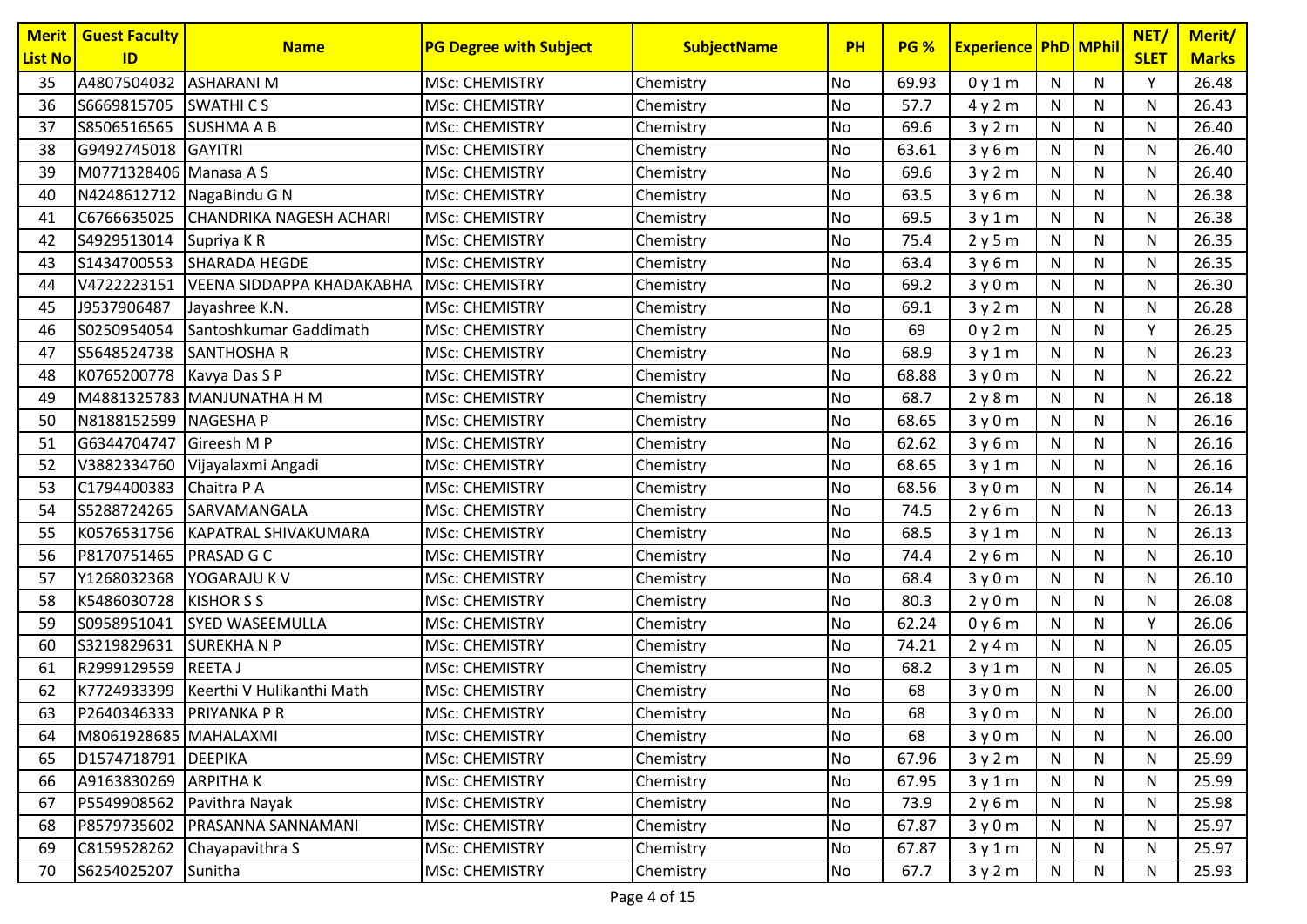| <b>List No</b> | <b>Merit   Guest Faculty  </b><br>ID | <b>Name</b>                   | <b>PG Degree with Subject</b> | <b>SubjectName</b> | <b>PH</b> | <b>PG %</b> | <b>Experience PhD MPhil</b> |    |    | NET/<br><b>SLET</b> | Merit/<br><b>Marks</b> |
|----------------|--------------------------------------|-------------------------------|-------------------------------|--------------------|-----------|-------------|-----------------------------|----|----|---------------------|------------------------|
| 71             |                                      | N0558303003 NUJAHAT ANJUM S J | <b>MSC: CHEMISTRY</b>         | Chemistry          | <b>No</b> | 73.67       | 2y5m                        | N  | N. |                     | 25.92                  |
| 72             | M6059315703 Manjula B                |                               | <b>MSC: CHEMISTRY</b>         | Chemistry          | <b>No</b> | 67.63       | 3y0m                        | N  | N  |                     | 25.91                  |
| 73             | S4632939282                          | Sowmya ts                     | <b>MSC: CHEMISTRY</b>         | Chemistry          | <b>No</b> | 73.6        | 2y4m                        | N  | N  |                     | 25.90                  |
| 74             | M2894246539 Malathi J                |                               | <b>MSc: CHEMISTRY</b>         | Chemistry          | <b>No</b> | 91.5        | 1y0m                        | N  | N  |                     | 25.88                  |
| 75             | M2894207803 Malathi J                |                               | <b>MSc: CHEMISTRY</b>         | Chemistry          | <b>No</b> | 91.5        | 1y0m                        | N  | N  |                     | 25.88                  |
| 76             | S8300718857                          | <b>SARASWATHIT</b>            | <b>MSC: CHEMISTRY</b>         | Chemistry          | l No      | 67.51       | 3y0m                        | N  | N  |                     | 25.88                  |
|                | S8007703295                          | <b>SARASWATHIT</b>            | MSc: CHEMISTRY                | Chemistry          | <b>No</b> | 67.51       | 3y0m                        | N. | N  |                     | 25.88                  |
| 78             | N2430500433 Nadeeja.C                |                               | <b>MSc: CHEMISTRY</b>         | Chemistry          | <b>No</b> | 67.4        | 3y2m                        | N  | N  |                     | 25.85                  |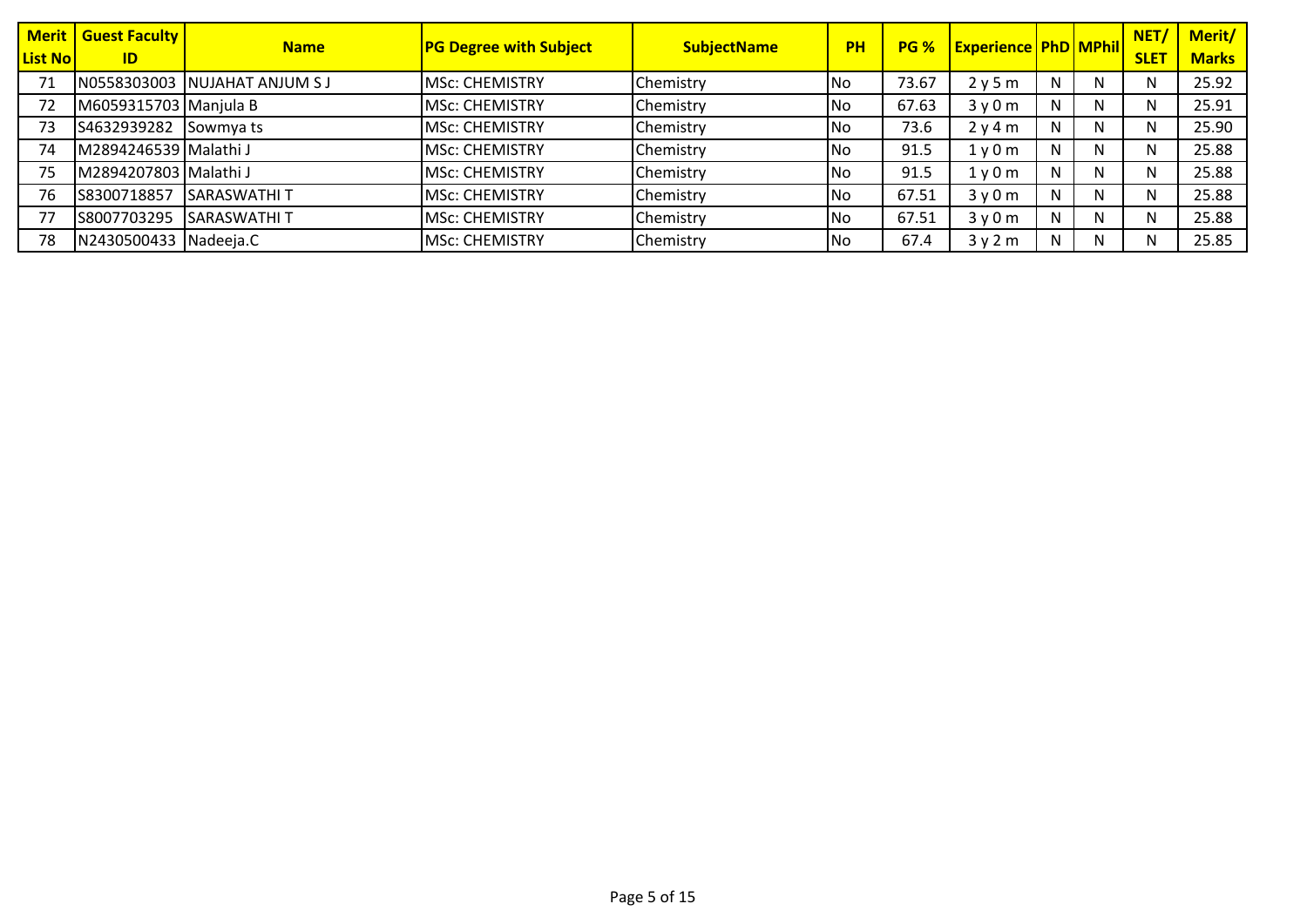| <b>Merit</b>    | <b>Guest Faculty</b>     | <b>Name</b>                  | <b>PG Degree with Subject</b> | <b>SubjectName</b> | <b>PH</b> | <b>PG %</b> | <b>Experience PhD MPhil</b> |              |           | NET/        | Merit/       |
|-----------------|--------------------------|------------------------------|-------------------------------|--------------------|-----------|-------------|-----------------------------|--------------|-----------|-------------|--------------|
| <b>List No</b>  | ID                       |                              |                               |                    |           |             |                             |              |           | <b>SLET</b> | <b>Marks</b> |
| <b>COMMERCE</b> |                          |                              |                               |                    |           |             |                             |              |           |             |              |
| -1              | V3626501986              | <b>VENKATESHA P</b>          | MCom: COMMERCE                | <b>COMMERCE</b>    | No        | 65.2        | 10y0m                       | $\mathsf{N}$ | N         | Y           | 55.30        |
| 2               | S6350640319              | <b>SHALINI R</b>             | <b>MCom: COMMERCE</b>         | <b>COMMERCE</b>    | No        | 72.15       | 8y1m                        | N            | N         | Y           | 51.04        |
| 3               | S8081938800              | SHREELALITHA M.S             | <b>MCom: COMMERCE</b>         | COMMERCE           | No        | 76.84       | 8y0m                        | N            | N         | N           | 43.21        |
| 4               | G3595805635 GANESH BHAT  |                              | <b>MCom: COMMERCE</b>         | <b>COMMERCE</b>    | No        | 70          | 8 y 0 m                     | N            | N         | N           | 41.50        |
| 5               | K5956939892              | <b>KIRAN KUMAR R</b>         | <b>MCom: COMMERCE</b>         | COMMERCE           | No        | 67.8        | 5y0m                        | N            | N         | V           | 40.95        |
| 6               | S0331827417              | <b>SAVITHA</b>               | <b>MCom: COMMERCE</b>         | <b>COMMERCE</b>    | No        | 65.15       | 7y8m                        | ${\sf N}$    | ${\sf N}$ | N           | 40.29        |
| 7               | S0421351812              | Shruthi.H.V.                 | <b>MCom: COMMERCE</b>         | COMMERCE           | No        | 81.58       | 6y4m                        | N            | N         | N           | 39.90        |
| 8               |                          | M8708533788 MAHALAKSHMI KJ   | <b>MCom: COMMERCE</b>         | <b>COMMERCE</b>    | No        | 62.8        | 8 y 2 m                     | N            | N         | N           | 39.70        |
| 9               | P3192434917              | <b>PRADEEPR</b>              | <b>MCom: COMMERCE</b>         | <b>COMMERCE</b>    | No        | 62.81       | 5y1m                        | N            | N         | Y           | 39.70        |
| 10              | K4996401329              | <b>KAVYA B N</b>             | <b>MCom: COMMERCE</b>         | COMMERCE           | No        | 74.47       | 4y1m                        | N            | N         | V           | 39.62        |
| 11              | H5397409793 HARSHITHA K  |                              | <b>MCom: COMMERCE</b>         | <b>COMMERCE</b>    | No        | 72.99       | 4y0m                        | $\mathsf{N}$ | N         | V           | 39.25        |
| 12              | R2248213272              | <b>ROOPA P SALESKAR</b>      | <b>MCom: COMMERCE</b>         | COMMERCE           | No        | 60.85       | 8 y 0 m                     | N            | N         | N           | 39.21        |
| 13              | A0154534203              | <b>ABDUL KADER M</b>         | <b>MCom: COMMERCE</b>         | COMMERCE           | No        | 71.7        | 7y1m                        | N            | N         | N           | 38.93        |
| 14              | R2871923434              | <b>RAVIR</b>                 | <b>MCom: COMMERCE</b>         | <b>COMMERCE</b>    | No        | 59.1        | 8y3m                        | N            | N         | N           | 38.78        |
| 15              | S2827403434              | Sandhya                      | <b>MCom: COMMERCE</b>         | Commerce           | No        | 69.57       | 7y3m                        | N            | N         | N           | 38.39        |
| 16              | V1040336331              | <b>VEENA G P</b>             | MCom: COMMERCE                | Commerce           | No        | 57.5        | 8y1m                        | N            | ${\sf N}$ | N           | 38.38        |
| 17              | R0450113604              | RAJASHEKHAR ADARAGUNCHI      | <b>MCom: COMMERCE</b>         | Commerce           | No        | 69.52       | 4y1m                        | N            | N         | v           | 38.38        |
| 18              |                          | M7217738932 MUNIRATHNAMMA CR | <b>MCom: COMMERCE</b>         | Commerce           | <b>No</b> | 63.5        | 7y4m                        | $\mathsf{N}$ | N         | N           | 38.38        |
| 19              | S2778346550              | SHILPASHREE N                | <b>MCom: COMMERCE</b>         | Commerce           | No        | 69.47       | 4y0m                        | N            | N         | v           | 38.37        |
| 20              |                          | M0886815599 MANJUSHREE H N   | <b>MCom: COMMERCE</b>         | Commerce           | No        | 69.41       | 7y0m                        | N            | N         | N           | 38.35        |
| 21              | V0771239068              | VIJAYAKUMARA DAMOJI KALAS    | MCom: COMMERCE                | Commerce           | No        | 69.3        | 3 y 11 m                    | N            | N         | Y           | 38.33        |
| 22              | A9514438007              | Amaresh H                    | <b>MCom: COMMERCE</b>         | Commerce           | No        | 69.25       | 4y1m                        | N            | N         | $\vee$      | 38.31        |
| 23              | L0724440181              | <b>LAXMI M</b>               | <b>MCom: COMMERCE</b>         | Commerce           | No        | 69.25       | 7y0m                        | N            | N         | N           | 38.31        |
| 24              | S2910039227              | Swetha k s                   | <b>MCom: COMMERCE</b>         | Commerce           | No        | 69.21       | 6y8m                        | N            | N         | N           | 38.30        |
| 25              | T1400841017              | THIPPESWAMY R                | <b>MCom: COMMERCE</b>         | Commerce           | No        | 69.2        | 7y1m                        | ${\sf N}$    | ${\sf N}$ | N           | 38.30        |
| 26              | J1727523224              | Jainab Fatima                | <b>MCom: COMMERCE</b>         | Commerce           | No        | 69.15       | 4y3m                        | N            | N         | Y           | 38.29        |
| 27              | R9179323441 Rakshitha K  |                              | <b>MCom: COMMERCE</b>         | Commerce           | No        | 75.11       | 6y4m                        | N            | N         | N           | 38.28        |
| 28              | A4993513020 Ashwini      |                              | <b>MCom: COMMERCE</b>         | Commerce           | No        | 69.09       | 7y2m                        | ${\sf N}$    | ${\sf N}$ | N           | 38.27        |
| 29              | S7678313249 SHRUTHI T N  |                              | MCom: COMMERCE                | Commerce           | No        | 81.05       | 5y8m                        | N            | N.        | N           | 38.26        |
| 30              |                          | D1968337598 DHANANJAYA J S   | MCom: COMMERCE                | Commerce           | <b>No</b> | 81.05       | 6y2m                        | N            | N         | N           | 38.26        |
| 31              | A5848804720 ATASHI SINHA |                              | <b>MCom: COMMERCE</b>         | Commerce           | No        | 68.99       | 4y0m                        | N            | N         | Y           | 38.25        |
| 32              | T6868131730   THILAK L S |                              | MCom: COMMERCE                | Commerce           | No        | 69          | 7y2m                        | N            | N         | N           | 38.25        |
| 33              | S6052401420              | SINDHU.N                     | MCom: COMMERCE                | Commerce           | <b>No</b> | 68.95       | 7y0m                        | N            | N         | N           | 38.24        |
| 34              | P0712203626 PRAKASHA H   |                              | MCom: COMMERCE                | Commerce           | No        | 68.95       | 6y8m                        | N            | N         | N           | 38.24        |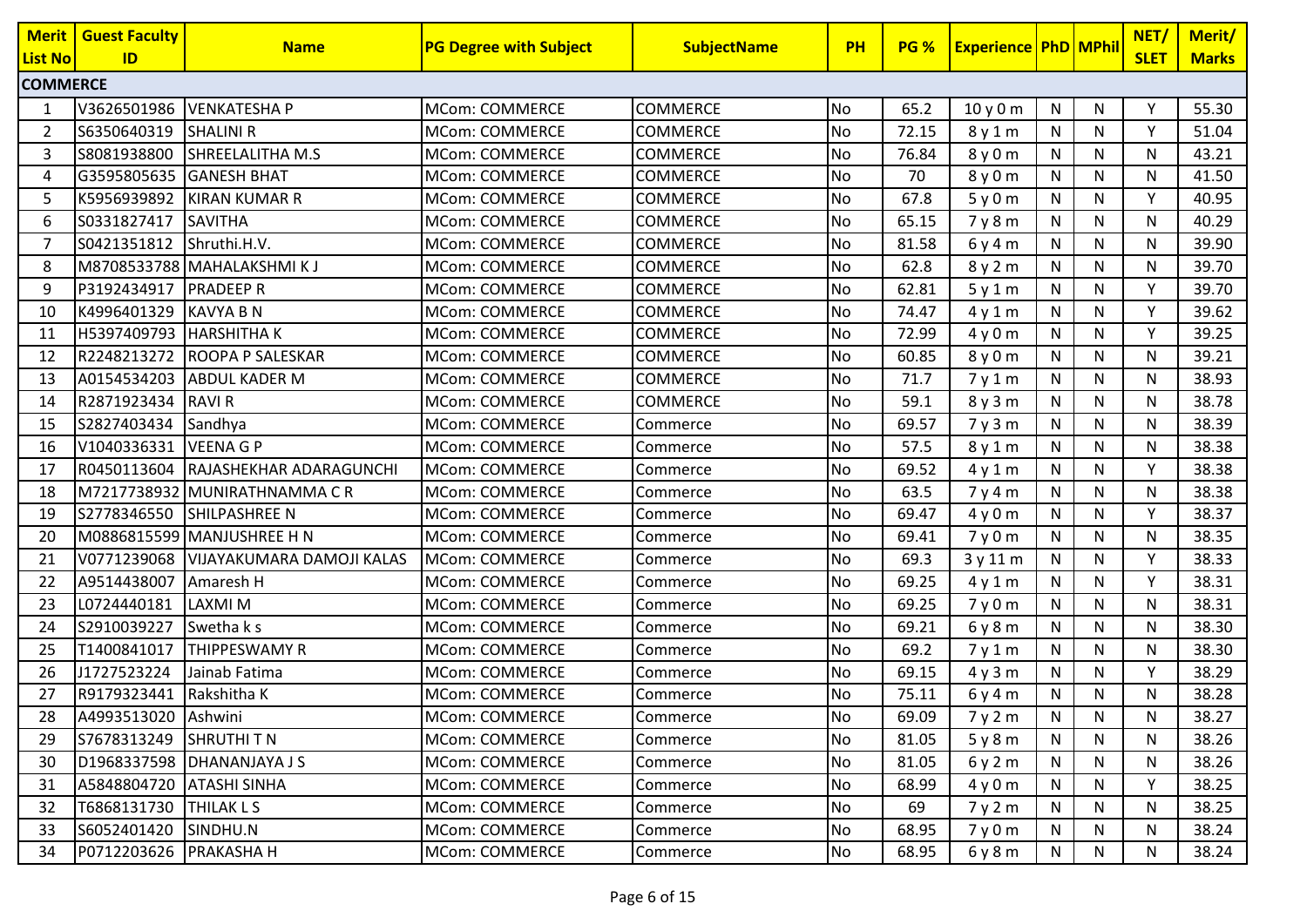| <b>Merit</b>   | <b>Guest Faculty</b>    | <b>Name</b>                          | <b>PG Degree with Subject</b> | <b>SubjectName</b> | <b>PH</b> | <b>PG %</b> | <b>Experience PhD MPhil</b> |              |              | NET/        | Merit/       |
|----------------|-------------------------|--------------------------------------|-------------------------------|--------------------|-----------|-------------|-----------------------------|--------------|--------------|-------------|--------------|
| <b>List No</b> | ID                      |                                      |                               |                    |           |             |                             |              |              | <b>SLET</b> | <b>Marks</b> |
| 35             | P0712203374 PRAKASHA H  |                                      | <b>MCom: COMMERCE</b>         | Commerce           | No        | 68.95       | 7y0m                        | N            | ${\sf N}$    | N           | 38.24        |
| 36             | U6794002934 UMESHA NA   |                                      | MCom: COMMERCE                | <b>Commerce</b>    | <b>No</b> | 68.95       | 6y8m                        | N            | N            | N           | 38.24        |
| 37             | M1850249884 MANU T      |                                      | <b>MCom: COMMERCE</b>         | Commerce           | No        | 68.95       | 5y1m                        | N            | Y            | N           | 38.24        |
| 38             | A7875835404 ANANDA TT   |                                      | MCom: COMMERCE                | Commerce           | No        | 68.88       | 7y0m                        | N            | $\mathsf{N}$ | N           | 38.22        |
| 39             |                         | A6804701395 ANNAPOORNA HEMAKARA NAIK | MCom: COMMERCE                | Commerce           | No        | 68.89       | 4y3m                        | N            | N            | Υ           | 38.22        |
| 40             | A3578058548 AYISHA A    |                                      | <b>MCom: COMMERCE</b>         | Commerce           | No        | 68.85       | 4y0m                        | $\mathsf{N}$ | $\mathsf{N}$ | Y           | 38.21        |
| 41             | P9724926705 PUSHPA      |                                      | <b>MCom: COMMERCE</b>         | Commerce           | No        | 56.8        | 8y1m                        | N            | N            | N           | 38.20        |
| 42             | P2795734616 POORNIMA S  |                                      | <b>MCom: COMMERCE</b>         | Commerce           | No        | 68.8        | 4y0m                        | $\mathsf{N}$ | $\mathsf{N}$ | Y           | 38.20        |
| 43             |                         | V2021422075 Vishwanatha poojary T    | <b>MCom: COMMERCE</b>         | Commerce           | No        | 56.8        | 8 y 2 m                     | N            | ${\sf N}$    | N           | 38.20        |
| 44             | P2390649580             | Preetha B                            | <b>MCom: COMMERCE</b>         | Commerce           | No        | 62.75       | 7y7m                        | N            | N            | N           | 38.19        |
| 45             | S6287020189             | <b>SHIVAKUMARAS</b>                  | <b>MCom: COMMERCE</b>         | Commerce           | No        | 62.7        | 3y6m                        | Y            | N            | N           | 38.18        |
| 46             | R4478407177 Ramya T S   |                                      | <b>MCom: COMMERCE</b>         | Commerce           | No        | 68.62       | 7y1m                        | N            | N            | N           | 38.16        |
| 47             |                         | A8991517356 ABDUL KHADAR PATIL       | <b>MCom: COMMERCE</b>         | Commerce           | No        | 68.58       | 7y1m                        | $\mathsf{N}$ | ${\sf N}$    | N           | 38.15        |
| 48             | S0021801239             | SAVITHA.P                            | <b>MCom: COMMERCE</b>         | Commerce           | No        | 68.59       | 6y8m                        | N            | N            | N           | 38.15        |
| 49             |                         | M7527845903 Mahadevi S Patil         | <b>MCom: COMMERCE</b>         | Commerce           | No        | 68.59       | 4y0m                        | N            | ${\sf N}$    | Y           | 38.15        |
| 50             | B0044222907 BHAVYA M S  |                                      | <b>MCom: COMMERCE</b>         | Commerce           | No        | 62.6        | 7y6m                        | N            | N            | N           | 38.15        |
| 51             |                         | M1092310452 MAMATHA G B              | <b>MCom: COMMERCE</b>         | Commerce           | No        | 80.53       | 6y1m                        | N            | N            | N           | 38.13        |
| 52             | D7068218641 DEEPA K B   |                                      | <b>MCom: COMMERCE</b>         | Commerce           | <b>No</b> | 80.5        | 6 y 1 m                     | N            | ${\sf N}$    | N           | 38.13        |
| 53             | D9991111150 DILEEPA G P |                                      | <b>MCom: COMMERCE</b>         | Commerce           | No        | 68.5        | 7y2m                        | N            | ${\sf N}$    | N           | 38.13        |
| 54             | M7492638489 Madan M     |                                      | <b>MCom: COMMERCE</b>         | Commerce           | No        | 80.53       | 6y2m                        | $\mathsf{N}$ | ${\sf N}$    | N           | 38.13        |
| 55             |                         | H3238935746   HARSHITHA G P          | <b>MCom: COMMERCE</b>         | Commerce           | No        | 68.5        | 7y3m                        | N            | $\mathsf{N}$ | N           | 38.13        |
| 56             | S0905320095             | Sushma C M                           | <b>MCom: COMMERCE</b>         | Commerce           | No        | 80.53       | 5y8m                        | N            | ${\sf N}$    | N           | 38.13        |
| 57             | S5318417293             | Sushma .B                            | <b>MCom: COMMERCE</b>         | Commerce           | No        | 80.53       | 5y8m                        | $\mathsf{N}$ | $\mathsf{N}$ | N           | 38.13        |
| 58             | S6851844693             | <b>SHRUTHI S</b>                     | <b>MCom: COMMERCE</b>         | Commerce           | No        | 80.53       | 6y0m                        | N            | N            | N           | 38.13        |
| 59             | S7044208811             | SANGEETHA.B.R                        | <b>MCom: COMMERCE</b>         | Commerce           | No        | 80.53       | 3y2m                        | $\mathsf{N}$ | $\mathsf{N}$ | Y           | 38.13        |
| 60             | R8205447561             | Reshma H S                           | <b>MCom: COMMERCE</b>         | Commerce           | No        | 56.43       | 8y1m                        | N            | N            | N           | 38.11        |
| 61             | C4441425942             | <b>CHAITRA N</b>                     | <b>MCom: COMMERCE</b>         | Commerce           | No        | 68.3        | 4y1m                        | $\mathsf{N}$ | ${\sf N}$    | Y           | 38.08        |
| 62             |                         | N4074724348 NARAYAN NAGAPPA GOUDA    | <b>MCom: COMMERCE</b>         | Commerce           | No        | 68.3        | 4y3m                        | N            | ${\sf N}$    | Y           | 38.08        |
| 63             |                         | F4110414227   Fouziya Ibrahim Saheb  | MCom: COMMERCE                | Commerce           | <b>No</b> | 68.3        | 7y1m                        | N            | N            | N           | 38.08        |
| 64             | S3456709703 SOWMYA HT   |                                      | MCom: COMMERCE                | Commerce           | <b>No</b> | 74.21       | 6y6m                        | N            | N            | N           | 38.05        |
| 65             |                         | K4947722021 KUMARI SHILPA            | <b>MCom: COMMERCE</b>         | Commerce           | No        | 68.15       | 4y0m                        | N            | N            | Y           | 38.04        |
| 66             | A9796400604 ABHILASH KS |                                      | <b>MCom: COMMERCE</b>         | Commerce           | No        | 68.1        | 7y1m                        | N            | N            | N           | 38.03        |
| 67             |                         | K2434718590 KALPANA NAIK             | MCom: COMMERCE                | Commerce           | No        | 56.1        | 8y1m                        | N            | N            | N           | 38.03        |
| 68             | S7559322118 SOORAJ      |                                      | <b>MCom: COMMERCE</b>         | Commerce           | No        | 74.12       | 6y5m                        | N            | N            | N           | 38.03        |
| 69             |                         | L4718735596  LAKSHMI TRIMALLE        | MCom: COMMERCE                | Commerce           | <b>No</b> | 68.04       | 7y1m                        | N            | N            | N           | 38.01        |
| 70             |                         | R7716044343 RUKHIYA BANU             | MCom: COMMERCE                | Commerce           | No        | 74          | 6 y 4 m                     | N            | N            | N           | 38.00        |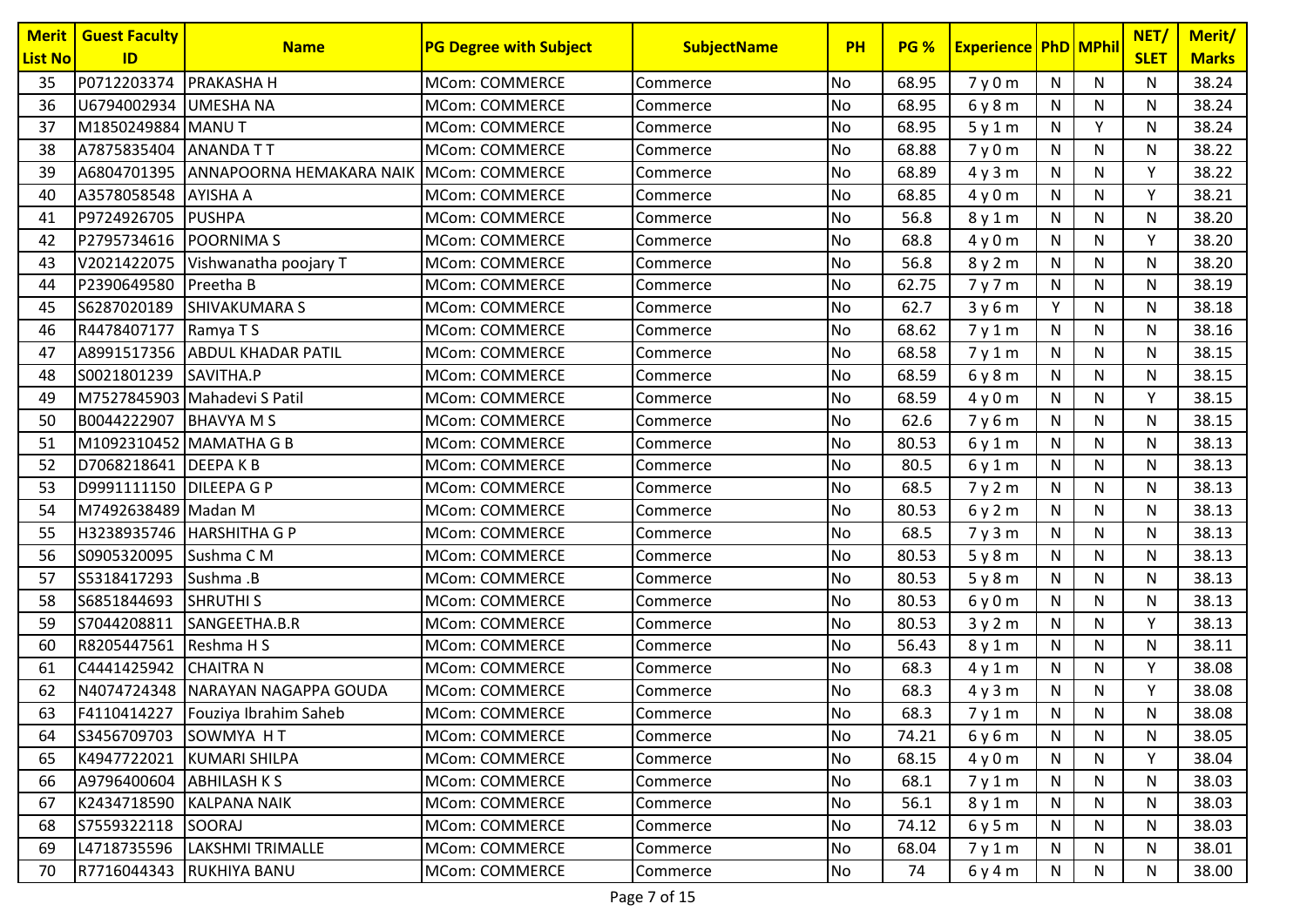| <b>Merit</b>   | <b>Guest Faculty</b>      |                                      | <b>PG Degree with Subject</b> |                    | <b>PH</b> | <b>PG %</b> | <b>Experience PhD MPhil</b> |              |              | NET/        | Merit/       |
|----------------|---------------------------|--------------------------------------|-------------------------------|--------------------|-----------|-------------|-----------------------------|--------------|--------------|-------------|--------------|
| <b>List No</b> | ID                        | <b>Name</b>                          |                               | <b>SubjectName</b> |           |             |                             |              |              | <b>SLET</b> | <b>Marks</b> |
| 71             | M3168835506 Mamatha R     |                                      | <b>MCom: COMMERCE</b>         | Commerce           | No        | 68          | 7y0m                        | $\mathsf{N}$ | ${\sf N}$    | N           | 38.00        |
| 72             | N4019620732 Nagesha A     |                                      | <b>MCom: COMMERCE</b>         | Commerce           | No        | 80          | 6y2m                        | N            | N            | N           | 38.00        |
| 73             | M1501512094 Manishree     |                                      | <b>MCom: COMMERCE</b>         | Commerce           | No        | 56          | 6y2m                        | N            | Y            | N           | 38.00        |
| 74             | A6678604586 Abhilasha.s.k |                                      | <b>MCom: COMMERCE</b>         | Commerce           | No        | 80          | 6y0m                        | $\mathsf{N}$ | $\mathsf{N}$ | N           | 38.00        |
| 75             | C3451136290               | <b>CHAITHRADP</b>                    | <b>MCom: COMMERCE</b>         | Commerce           | No        | 80          | 6y0m                        | N            | N            | N           | 38.00        |
| 76             | P1632729649               | <b>PRATIMA RAIKAR</b>                | <b>MCom: COMMERCE</b>         | Commerce           | No        | 68          | 4y2m                        | $\mathsf{N}$ | $\mathsf{N}$ | Y           | 38.00        |
| 77             | S0791302195               | Santoshkumar Hananakatti             | <b>MCom: COMMERCE</b>         | Commerce           | No        | 68          | 4y0m                        | N            | N            | Y           | 38.00        |
| 78             | F5512400240               | <b>FIRDOSE ANJUM</b>                 | <b>MCom: COMMERCE</b>         | Commerce           | No        | 62          | 7y5m                        | $\mathsf{N}$ | ${\sf N}$    | N           | 38.00        |
| 79             | M5630600472 Mamatha k S   |                                      | <b>MCom: COMMERCE</b>         | Commerce           | No        | 62          | 4y6m                        | N            | ${\sf N}$    | Y           | 38.00        |
| 80             | A6754905998               | Abhilasha.S.K                        | <b>MCom: COMMERCE</b>         | Commerce           | No        | 80          | 6y0m                        | N            | N            | N           | 38.00        |
| 81             |                           | P5155535490 PAVANAKUMARA LK          | <b>MCom: COMMERCE</b>         | Commerce           | No        | 73.95       | 3y7m                        | N            | N            | Y           | 37.99        |
| 82             | A6834103554               | AKSHATHA                             | <b>MCom: COMMERCE</b>         | Commerce           | No        | 67.95       | 7y2m                        | N            | N            | N           | 37.99        |
| 83             | A4661301592               | Anusha P                             | <b>MCom: COMMERCE</b>         | Commerce           | No        | 67.95       | 7y0m                        | ${\sf N}$    | ${\sf N}$    | N           | 37.99        |
| 84             | S9146827767               | <b>SUPREETHA</b>                     | <b>MCom: COMMERCE</b>         | Commerce           | No        | 73.93       | 6y7m                        | $\mathsf{N}$ | N            | N           | 37.98        |
| 85             | U7835908622               | Uma B                                | <b>MCom: COMMERCE</b>         | Commerce           | No        | 67.79       | 7y3m                        | N            | ${\sf N}$    | N           | 37.95        |
| 86             |                           | G0550801555 GURUDATT RAIKAR          | <b>MCom: COMMERCE</b>         | Commerce           | No        | 67.8        | 4y3m                        | N            | N            | Y           | 37.95        |
| 87             | G9408710043 GEETHA        |                                      | <b>MCom: COMMERCE</b>         | Commerce           | No        | 73.78       | 6y7m                        | N            | N            | N           | 37.95        |
| 88             | S9805808233               | S G Sudha                            | <b>MCom: COMMERCE</b>         | Commerce           | No        | 67.8        | 4y0m                        | N            | $\mathsf{N}$ | Y           | 37.95        |
| 89             |                           | M3343123510 MANJUNATH GOUDA          | <b>MCom: COMMERCE</b>         | Commerce           | No        | 67.81       | 4y0m                        | N            | N            | Y           | 37.95        |
| 90             |                           | G7064139163 GOUSIYA KHANAM MUNSHI    | <b>MCom: COMMERCE</b>         | Commerce           | No        | 67.7        | 4y2m                        | $\mathsf{N}$ | ${\sf N}$    | Y           | 37.93        |
| 91             | S3447713999               | Shivashankara A G                    | <b>MCom: COMMERCE</b>         | Commerce           | No        | 73.68       | 6y4m                        | N            | $\mathsf{N}$ | N           | 37.92        |
| 92             |                           | R0095625725 RAGHUVEERA V H           | <b>MCom: COMMERCE</b>         | Commerce           | No        | 67.63       | 4y0m                        | N            | ${\sf N}$    | Υ           | 37.91        |
| 93             | N9357834764 NINGAPPA      |                                      | <b>MCom: COMMERCE</b>         | Commerce           | No        | 67.65       | 7y1m                        | $\mathsf{N}$ | $\mathsf{N}$ | N           | 37.91        |
| 94             | B8742400654               | <b>BHAVYAN</b>                       | <b>MCom: COMMERCE</b>         | Commerce           | No        | 67.65       | 7y0m                        | N            | N            | N           | 37.91        |
| 95             | J8344323807               | <b>JAYALAKSHMI H</b>                 | <b>MCom: COMMERCE</b>         | Commerce           | No        | 67.65       | 4y1m                        | $\mathsf{N}$ | ${\sf N}$    | Y           | 37.91        |
| 96             |                           | N1043208920 NAGARAJA RAO A E         | <b>MCom: COMMERCE</b>         | Commerce           | No        | 67.54       | 4y2m                        | N            | N            | Y           | 37.89        |
| 97             | R8446907458               | <b>ROSHANA ZAMEER S</b>              | <b>MCom: COMMERCE</b>         | Commerce           | No        | 67.52       | 4y1m                        | $\mathsf{N}$ | ${\sf N}$    | Y           | 37.88        |
| 98             | R3780911306 RACHANA       |                                      | <b>MCom: COMMERCE</b>         | Commerce           | No        | 67.41       | 4y0m                        | N            | ${\sf N}$    | Y           | 37.85        |
| 99             |                           | S4487333796 SILVIA MARY D SOUZA      | <b>MCom: COMMERCE</b>         | Commerce           | <b>No</b> | 55.4        | 8 y 0 m                     | N            | N            | N           | 37.85        |
| 100            | N3940236109 NATARAJU S    |                                      | MCom: COMMERCE                | Commerce           | <b>No</b> | 55.3        | 8 y 0 m                     | N            | N            | N           | 37.83        |
| 101            | V2533910700 VATHSALA B N  |                                      | MCom: COMMERCE                | Commerce           | No        | 67.15       | 4y0m                        | N            | N            | Y           | 37.79        |
| 102            | R2623500538 RANJINI N     |                                      | <b>MCom: COMMERCE</b>         | Commerce           | No        | 67          | 5y1m                        | N            | Υ            | N           | 37.75        |
| 103            |                           | K9040922796 KHUDSIYA PARVEEN         | <b>MCom: COMMERCE</b>         | Commerce           | No        | 55          | 8y1m                        | N            | N            | N           | 37.75        |
| 104            |                           | M7934914167 MANJUNATH MARUTI KODIHAL | MCom: COMMERCE                | Commerce           | No        | 67          | 4y0m                        | N            | N            | Y           | 37.75        |
| 105            |                           | M8000230443 MAHESH MADEV NAIK        | MCom: COMMERCE                | Commerce           | <b>No</b> | 67          | 7y1m                        | N            | N            | N           | 37.75        |
| 106            | R8229453341 RAJKUMAR      |                                      | MCom: COMMERCE                | Commerce           | No        | 67          | 4y1m                        | N            | N            | Y           | 37.75        |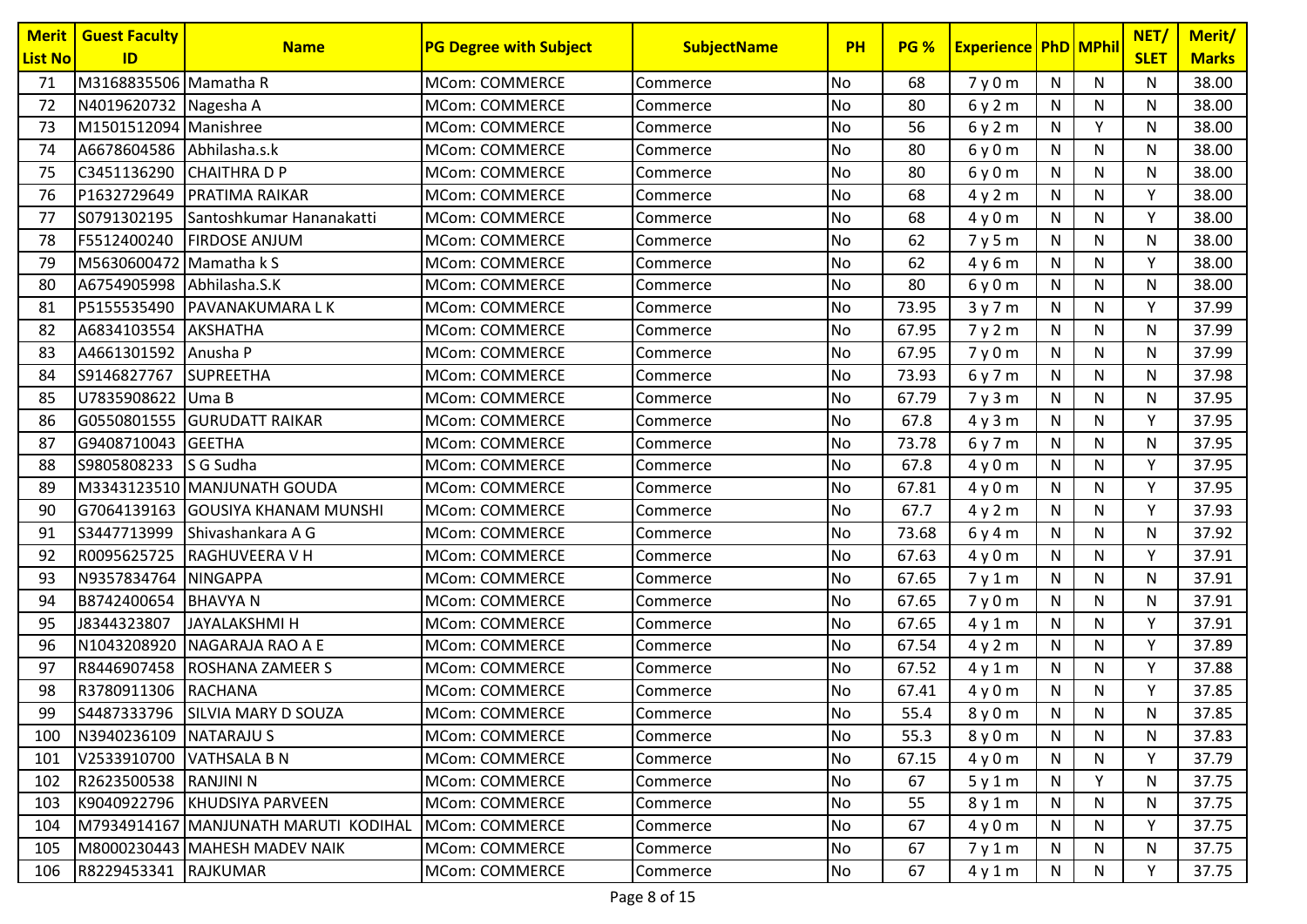| <b>Merit</b><br><b>List No</b> | <b>Guest Faculty</b><br>ID | <b>Name</b>                   | <b>PG Degree with Subject</b> | <b>SubjectName</b> | PH        | <b>PG %</b> | <b>Experience PhD MPhil</b> |              |              | NET/<br><b>SLET</b> | Merit/<br><b>Marks</b> |
|--------------------------------|----------------------------|-------------------------------|-------------------------------|--------------------|-----------|-------------|-----------------------------|--------------|--------------|---------------------|------------------------|
| 107                            | Y4262826983                | YERRISWAMY                    | <b>MCom: COMMERCE</b>         | Commerce           | <b>No</b> | 67          | 4y0m                        | N            | N            | Y                   | 37.75                  |
| 108                            | J9968803986                | J PRABHU                      | <b>MCom: COMMERCE</b>         | Commerce           | <b>No</b> | 67          | 7y0m                        | N            | N            | N                   | 37.75                  |
| 109                            | R1136952987                | <b>RUKMANIP</b>               | <b>MCom: COMMERCE</b>         | Commerce           | No        | 67          | 7y1m                        | N            | $\mathsf{N}$ | N                   | 37.75                  |
| 110                            | D6914137839                | <b>DILEEPASS</b>              | <b>MCom: COMMERCE</b>         | Commerce           | No        | 78.95       | 6y2m                        | N            | $\mathsf{N}$ | N                   | 37.74                  |
| 111                            | V5935930782                | <b>VAIBHAVA SV</b>            | <b>MCom: COMMERCE</b>         | Commerce           | No        | 78.95       | 6y2m                        | $\mathsf{N}$ | $\mathsf{N}$ | N                   | 37.74                  |
| 112                            |                            | A8870906675   Ajay Kumar T P  | <b>MCom: COMMERCE</b>         | Commerce           | No        | 78.95       | 6y1m                        | N            | N            | N                   | 37.74                  |
| 113                            | S5069402780                | <b>SATISH KUMAR</b>           | <b>MCom: COMMERCE</b>         | Commerce           | <b>No</b> | 66.95       | 7y0m                        | $\mathsf{N}$ | $\mathsf{N}$ | N                   | 37.74                  |
| 114                            | K2645012235                | <b>KHAJA MOHINUDDEEN J</b>    | <b>MCom: COMMERCE</b>         | Commerce           | No        | 72.95       | 3y7m                        | ${\sf N}$    | $\mathsf{N}$ | Y                   | 37.74                  |
| 115                            | S5345441555                | SANGEETA DHEPI                | <b>MCom: COMMERCE</b>         | Commerce           | No        | 66.9        | 6y8m                        | $\mathsf{N}$ | ${\sf N}$    | N                   | 37.73                  |
| 116                            | S5820323472                | <b>SURESHAK</b>               | <b>MCom: COMMERCE</b>         | Commerce           | No        | 66.85       | 4y0m                        | N            | $\mathsf{N}$ | Y                   | 37.71                  |
| 117                            | S4770125983                | <b>SHASHIKALA N</b>           | <b>MCom: COMMERCE</b>         | Commerce           | No        | 66.84       | 7y2m                        | $\mathsf{N}$ | $\mathsf{N}$ | N                   | 37.71                  |
| 118                            | D7725620871                | <b>DEEPTHIMR</b>              | <b>MCom: COMMERCE</b>         | Commerce           | <b>No</b> | 66.8        | 7y1m                        | N            | $\mathsf{N}$ | N                   | 37.70                  |
| 119                            | R4781106989                | <b>RANJITHA H P</b>           | <b>MCom: COMMERCE</b>         | Commerce           | No        | 66.76       | 6 y 9 m                     | $\mathsf{N}$ | ${\sf N}$    | N                   | 37.69                  |
| 120                            | S8218301673                | S Bhagyalakshmi               | <b>MCom: COMMERCE</b>         | Commerce           | <b>No</b> | 66.75       | 7y1m                        | $\mathsf{N}$ | $\mathsf{N}$ | N                   | 37.69                  |
| 121                            | H7936626311                | <b>HARISH K</b>               | <b>MCom: COMMERCE</b>         | Commerce           | No        | 54.75       | 3y0m                        | $\mathsf{N}$ | Y            | Y                   | 37.69                  |
| 122                            | S3464951644                | Supreetha Manoj               | <b>MCom: COMMERCE</b>         | Commerce           | <b>No</b> | 66.7        | 7y0m                        | N            | $\mathsf{N}$ | N                   | 37.68                  |
| 123                            | S8075422756                | <b>SOUMYA K SAJJAN</b>        | <b>MCom: COMMERCE</b>         | Commerce           | <b>No</b> | 60.7        | 7y5m                        | N            | N            | N                   | 37.68                  |
| 124                            | N5138748282                | <b>NAFEESA FAREEDA</b>        | <b>MCom: COMMERCE</b>         | Commerce           | No        | 66.72       | 7y0m                        | N            | $\mathsf{N}$ | N                   | 37.68                  |
| 125                            | P0984838980                | <b>PAVITHRAKR</b>             | <b>MCom: COMMERCE</b>         | Commerce           | No        | 66.67       | 7y1m                        | N            | $\mathsf{N}$ | N                   | 37.67                  |
| 126                            | R1693828614                | <b>ROOPA</b>                  | <b>MCom: COMMERCE</b>         | Commerce           | <b>No</b> | 72.63       | 4y6m                        | N            | Y            | N                   | 37.66                  |
| 127                            | N2564833387                | <b>NAYANA M</b>               | <b>MCom: COMMERCE</b>         | Commerce           | No        | 72.63       | 6y6m                        | N            | $\mathsf{N}$ | N                   | 37.66                  |
| 128                            | P8573213415                | <b>PALLAVI KM</b>             | <b>MCom: COMMERCE</b>         | Commerce           | <b>No</b> | 66.6        | 7y3m                        | $\mathsf{N}$ | $\mathsf{N}$ | N                   | 37.65                  |
| 129                            | A2015344170                | ANUSHA.S.N                    | <b>MCom: COMMERCE</b>         | Commerce           | No        | 78.6        | 6y0m                        | N            | $\mathsf{N}$ | N                   | 37.65                  |
| 130                            | G5234502320                | G. NAGASWETHA                 | <b>MCom: COMMERCE</b>         | Commerce           | No        | 54.5        | 6y2m                        | $\mathsf{N}$ | Y            | N                   | 37.63                  |
| 131                            | K9783852996                | Kumara DM                     | <b>MCom: COMMERCE</b>         | Commerce           | No        | 78.48       | 6y2m                        | $\mathsf{N}$ | $\mathsf{N}$ | N                   | 37.62                  |
| 132                            | K9783833545                | Kumara D M                    | <b>MCom: COMMERCE</b>         | Commerce           | No        | 78.42       | 6y2m                        | $\mathsf{N}$ | $\mathsf{N}$ | N                   | 37.61                  |
| 133                            |                            | M3727240218 MOULYASHREE.S     | <b>MCom: COMMERCE</b>         | Commerce           | No        | 78.42       | 6y0m                        | N            | $\mathsf{N}$ | N                   | 37.61                  |
| 134                            |                            | S7313930800 SUDARSHAN UPADHYA | <b>MCom: COMMERCE</b>         | Commerce           | No        | 66          | 7y3m                        | ${\sf N}$    | ${\sf N}$    | N                   | 37.50                  |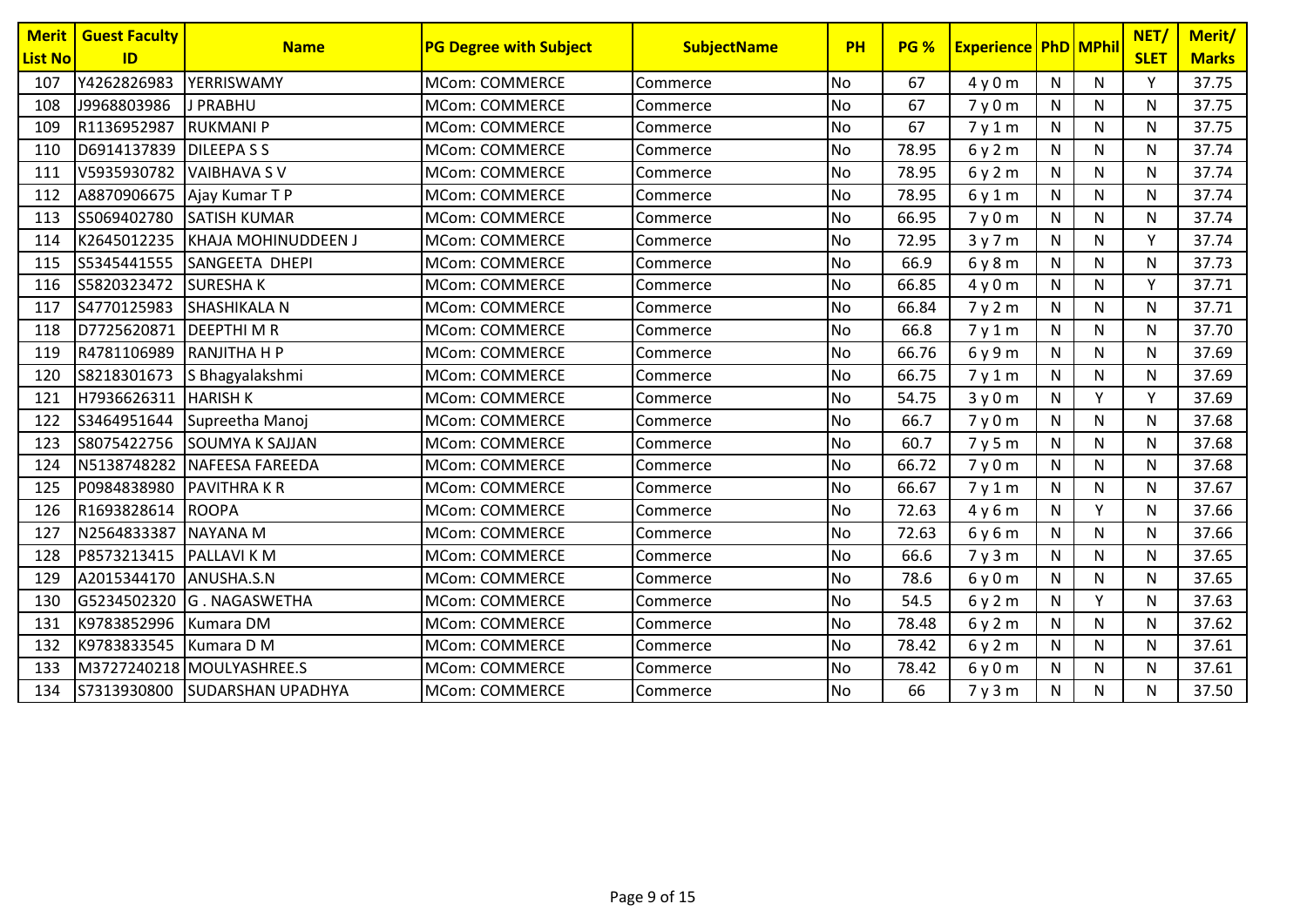| <b>Merit</b><br>List No | <b>Guest Faculty</b><br>ID | <b>Name</b>                                    | <b>PG Degree with Subject</b>                | <b>SubjectName</b>      | PH        | <b>PG %</b> | <b>Experience PhD MPhil</b> |              |              | NET/<br><b>SLET</b> | Merit/<br><b>Marks</b> |
|-------------------------|----------------------------|------------------------------------------------|----------------------------------------------|-------------------------|-----------|-------------|-----------------------------|--------------|--------------|---------------------|------------------------|
|                         | <b>Computer Science</b>    |                                                |                                              |                         |           |             |                             |              |              |                     |                        |
|                         | S4216512042                | <b>SHILPA U GOWDER</b>                         | <b>MSc: COMPUTER SCIENCE</b>                 | Computer Science        | <b>No</b> | 75.46       | 8 y 9 m                     | N            | N            | N                   | 45.87                  |
| 2                       | P1894631844                | <b>PRAVEEN PANDURANG NAIK</b>                  | MTech: MTech:Computer ScidComputer Science   |                         | No        | 62.95       | 2y0m                        | $\mathsf{N}$ | ${\sf N}$    | Y                   | 30.74                  |
| 3                       | N8404747383                | Nagappa K Naik                                 | MSc: COMPUTER SCIENCE                        | <b>Computer Science</b> | <b>No</b> | 73.75       | 3y0m                        | ${\sf N}$    | ${\sf N}$    | N                   | 27.44                  |
| 4                       | C4827932546                | CHHAYA MUKTESHWAR UBHALE MSc: COMPUTER SCIENCE |                                              | Computer Science        | <b>No</b> | 70          | 3y0m                        | N            | N            | N                   | 26.50                  |
| 5                       | N2710539915   Nagaraja B S |                                                | MTech: MTech:Computer ScidComputer Science   |                         | <b>No</b> | 68.75       | 3y2m                        | N            | ${\sf N}$    | N                   | 26.19                  |
| 6                       | A6499849712                | <b>ANJANA</b>                                  | <b>MSc: COMPUTER SCIENCE</b>                 | Computer Science        | <b>No</b> | 71.7        | 2y0m                        | N            | N            | N                   | 23.93                  |
|                         | S0398401242                | <b>SHUBHA G</b>                                | MCA: MCA:Computer Applica Computer Science   |                         | No        | 70          | 2y2m                        | N            | ${\sf N}$    | N                   | 23.50                  |
| 8                       | P4053116502                | Preethi P Nayak                                | MCA: MCA:Computer Applica Computer Science   |                         | <b>No</b> | 81.1        | 1y0m                        | ${\sf N}$    | ${\sf N}$    | N                   | 23.28                  |
| 9                       | D3633749006                | <b>DEVIKA H A</b>                              | MSc: COMPUTER SCIENCE                        | Computer Science        | No        | 69          | 2y0m                        | $\mathsf{N}$ | $\mathsf{N}$ | N                   | 23.25                  |
| 10                      | D337ÿý24437                | <b>DEVIKA H A</b>                              | MSc: COMPUTER SCIENCE                        | Computer Science        | No        | 69          | 2y2m                        | $\mathsf{N}$ | $\mathsf{N}$ | N                   | 23.25                  |
| 11                      | C8012646094                | <b>CHANDRAPPA BENNUR</b>                       | MSc: Information Technology Computer Science |                         | <b>No</b> | 57          | 3y0m                        | N            | ${\sf N}$    | N                   | 23.25                  |
| 12                      | L1236601522                | LOKESH M C                                     | MCA: MCA:Computer Applica Computer Science   |                         | No        | 69          | 2y2m                        | N            | N            | N                   | 23.25                  |
| 13                      | D1719840699                | <b>DIVYA PRABHU M</b>                          | MTech: MTech:Computer ScidComputer Science   |                         | <b>No</b> | 81          | 1y0m                        | $\mathsf{N}$ | N            | N                   | 23.25                  |
| 14                      | S9768959363                | Sureshkumar                                    | MTech: MTech:Computer ScidComputer Science   |                         | No        | 69          | 2y0m                        | N            | N            | N                   | 23.25                  |
| 15                      | F8014027928                | <b>FARZANA BEGUM S</b>                         | MSc: COMPUTER SCIENCE                        | Computer Science        | <b>No</b> | 68.96       | 2y0m                        | ${\sf N}$    | ${\sf N}$    | N                   | 23.24                  |
| 16                      | P5359022363                | PRUTHVI RAJ A                                  | MSc: COMPUTER SCIENCE                        | Computer Science        | <b>No</b> | 68.73       | 2y2m                        | $\mathsf{N}$ | ${\sf N}$    | N                   | 23.18                  |
| 17                      | S2400823837                | <b>SANDEEP SIDDAPPA JEVOOR</b>                 | MSc: COMPUTER SCIENCE                        | Computer Science        | <b>No</b> | 74.7        | 1y5m                        | $\mathsf{N}$ | $\mathsf{N}$ | N                   | 23.18                  |
| 18                      | Y9498017005                | Yogitha V                                      | <b>MSc: COMPUTER SCIENCE</b>                 | Computer Science        | <b>No</b> | 80.7        | 1y2m                        | $\mathsf{N}$ | $\mathsf{N}$ | N                   | 23.18                  |
| 19                      | Y7613523427                | YALLAPPA GADADI                                | MSc: COMPUTER SCIENCE                        | <b>Computer Science</b> | No        | 68.51       | 2y1m                        | N            | N            | N                   | 23.13                  |
| 20                      | A4315507511                | <b>ANUJA SHANKAR GHARSHI</b>                   | <b>MSc: COMPUTER SCIENCE</b>                 | Computer Science        | <b>No</b> | 80.39       | 1y0m                        | N            | ${\sf N}$    | N                   | 23.10                  |
| 21                      | A1905739090                | <b>ARPITHAK</b>                                | MTech: MTech:Computer ScidComputer Science   |                         | No        | 80.4        | 1y0m                        | N            | ${\sf N}$    | N                   | 23.10                  |
| 22                      | T5242536421                | THEJASKUMAR C L                                | MSc: COMPUTER SCIENCE                        | <b>Computer Science</b> | No        | 68.3        | 1y8m                        | $\mathsf{N}$ | ${\sf N}$    | N                   | 23.08                  |
| 23                      | S8950340160                | Shobha Pujar M                                 | MSc: COMPUTER SCIENCE                        | Computer Science        | <b>No</b> | 68.31       | 2y2m                        | N            | ${\sf N}$    | N                   | 23.08                  |
| 24                      | V5282447834                | VIJAYALAXMI                                    | MTech: MTech:Computer ScidComputer Science   |                         | No        | 74.16       | 1y4m                        | N            | N            | N                   | 23.04                  |
| 25                      | R3076340011                | <b>RASHMIJB</b>                                | MSc: COMPUTER SCIENCE                        | Computer Science        | <b>No</b> | 68          | 2y2m                        | $\mathsf{N}$ | N            | N                   | 23.00                  |
| 26                      |                            | A0881622475 ARCHANA N M                        | MSc: COMPUTER SCIENCE                        | Computer Science        | No        | 80          | 1y1m                        | N            | N            | N                   | 23.00                  |
| 27                      |                            | P9538338133   Pratibha Basappa Gudadari        | <b>MSc: COMPUTER SCIENCE</b>                 | Computer Science        | <b>No</b> | 80          | 0y9m                        | ${\sf N}$    | ${\sf N}$    | N                   | 23.00                  |
| 28                      | R3076339920 RASHMIJB       |                                                | MSc: COMPUTER SCIENCE                        | Computer Science        | <b>No</b> | 68          | 2y2m                        | ${\sf N}$    | $\mathsf{N}$ | N                   | 23.00                  |
| 29                      | S6584334281                | Sara Tazeen                                    | MSc: Information Technology Computer Science |                         | <b>No</b> | 86          | 0y5m                        | N            | N            | N                   | 23.00                  |
| 30                      |                            | N9589948742 Naseema g mokashi                  | MCA: MCA:Computer Applica Computer Science   |                         | <b>No</b> | 80          | 1y0m                        | N            | $\mathsf{N}$ | N                   | 23.00                  |
| 31                      | S6439850634                | <b>SUNIL KUMAR B</b>                           | MCA: MCA:Computer Applica Computer Science   |                         | No        | 68          | 2y0m                        | N            | N            | N                   | 23.00                  |
| 32                      |                            | H1015621026 Hanumantha V Ninganagowda          | MCA: MCA:Computer Applica Computer Science   |                         | <b>No</b> | 68          | 2y0m                        | N            | ${\sf N}$    | N                   | 23.00                  |
| 33                      | V7207234176                | VIJAYALAKSHMI UMANABADI                        | MTech: MTech:Computer ScidComputer Science   |                         | No        | 68          | 2y2m                        | N            | N            | N                   | 23.00                  |
| 34                      | A5974054486                | <b>AIMEN NAAZ SHAHEEN</b>                      | MTech: MTech:Computer ScidComputer Science   |                         | No        | 86          | 0y6m                        | N            | N            | N                   | 23.00                  |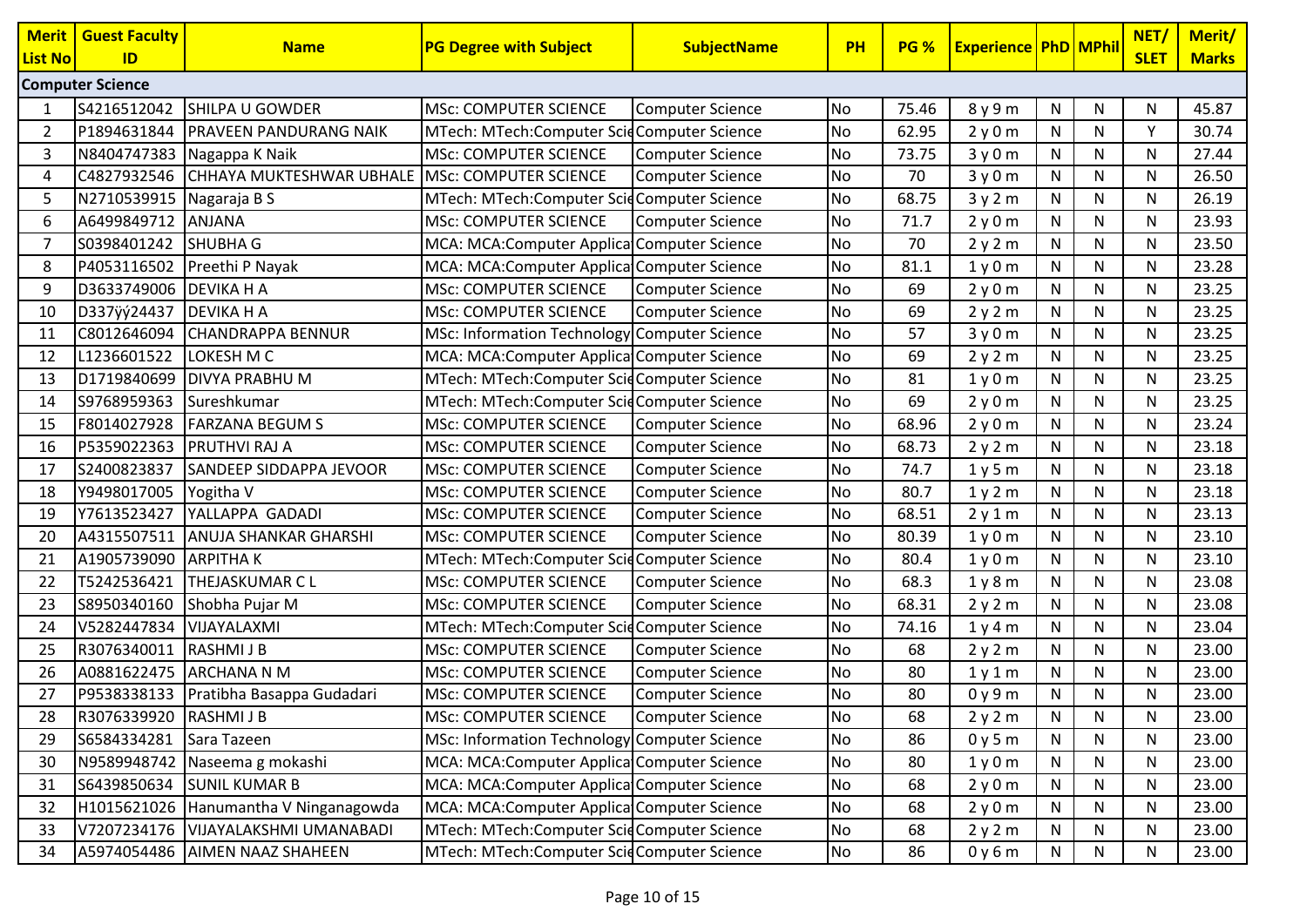| <b>Merit</b><br><b>List No</b> | <b>Guest Faculty</b><br>ID | <b>Name</b>                     | <b>PG Degree with Subject</b>               | <b>SubjectName</b>      | <b>PH</b> | <b>PG %</b> | <b>Experience PhD MPhil</b> |              |              | NET/<br><b>SLET</b> | Merit/<br><b>Marks</b> |
|--------------------------------|----------------------------|---------------------------------|---------------------------------------------|-------------------------|-----------|-------------|-----------------------------|--------------|--------------|---------------------|------------------------|
| 35                             | P6738242485                | <b>PUNITHA BS</b>               | <b>MSc: COMPUTER SCIENCE</b>                | <b>Computer Science</b> | No        | 73.82       | 1y7m                        | $\mathsf{N}$ | N            | N                   | 22.96                  |
| 36                             | S8312921137                | <b>SHRUTHI PATIL</b>            | <b>MSc: COMPUTER SCIENCE</b>                | <b>Computer Science</b> | No        | 85.6        | 0y4m                        | N            | N            | N                   | 22.90                  |
| 37                             |                            | A0016640916 ARUNPRABHA GEJJI    | MCA: MCA: Computer Applica Computer Science |                         | No        | 73.61       | 1y4m                        | N            | $\mathsf{N}$ | N                   | 22.90                  |
| 38                             | N2216458684                | Naveen V                        | MCA: MCA: Computer Applica Computer Science |                         | No        | 73.5        | 1y6m                        | N            | ${\sf N}$    | N                   | 22.88                  |
| 39                             | D9168637907                | <b>DEEPIKA H.M</b>              | MCA: MCA:Computer Applica Computer Science  |                         | No        | 67.34       | 2y2m                        | N            | N            | N                   | 22.84                  |
| 40                             | D9168927325 DEEPIKA H M    |                                 | MCA: MCA:Computer Applica Computer Science  |                         | <b>No</b> | 67.34       | 2y2m                        | N            | N            | N                   | 22.84                  |
| 41                             |                            | N5867700356 N SHAHIDABEGUM      | <b>MSc: COMPUTER SCIENCE</b>                | <b>Computer Science</b> | No        | 85.3        | 0y5m                        | N            | N            | N                   | 22.83                  |
| 42                             | D8188921321                | Disha Jadhav                    | <b>MSc: COMPUTER SCIENCE</b>                | <b>Computer Science</b> | <b>No</b> | 73.24       | 1y7m                        | ${\sf N}$    | ${\sf N}$    | N                   | 22.81                  |
| 43                             | N4328303805                | NETRAVATHI PATIL                | MCA: MCA: Computer Applica Computer Science |                         | No        | 67.2        | 2y0m                        | N            | N            | N                   | 22.80                  |
| 44                             | P7096240454                | Poornima S                      | <b>MSc: COMPUTER SCIENCE</b>                | <b>Computer Science</b> | No        | 67          | 2y0m                        | N            | N            | N                   | 22.75                  |
| 45                             | L1185819438                | Limbu Lamani                    | <b>MSc: COMPUTER SCIENCE</b>                | <b>Computer Science</b> | No        | 67          | 2y3m                        | N            | N            | N                   | 22.75                  |
| 46                             | N0574014185                | NOORJAHAN HAWALDAR              | <b>MSc: COMPUTER SCIENCE</b>                | <b>Computer Science</b> | No        | 61          | 2y6m                        | N            | N            | N                   | 22.75                  |
| 47                             | S5501609550                | SHAZIA SIDDIQUA                 | <b>MSc: COMPUTER SCIENCE</b>                | <b>Computer Science</b> | No        | 91          | 0y1m                        | N            | ${\sf N}$    | N                   | 22.75                  |
| 48                             | S4400349257                | <b>SHRUTI SURENDRA REVANKAR</b> | MCA: MCA: Computer Applica Computer Science |                         | No        | 61          | 2y5m                        | N            | N            | N                   | 22.75                  |
| 49                             | V3059513900                | <b>VAISHNAVI</b>                | MTech: MTech:Computer ScidComputer Science  |                         | No        | 79          | 1y0m                        | $\mathsf{N}$ | ${\sf N}$    | N                   | 22.75                  |
| 50                             | M6934731923 MOHAN          |                                 | MCA: MCA: Computer Applica Computer Science |                         | <b>No</b> | 78.9        | 0y9m                        | N            | $\mathsf{N}$ | N                   | 22.73                  |
| 51                             | J1089960007                | Jyothi R                        | MCA: MCA: Computer Applica Computer Science |                         | No        | 78.93       | 1y0m                        | N            | N            | N                   | 22.73                  |
| 52                             | R4698825650                | Ranjitha                        | <b>MSc: COMPUTER SCIENCE</b>                | Computer Science        | No        | 78.7        | 1y1m                        | N            | N            | N                   | 22.68                  |
| 53                             | N2791851369                | <b>NALINI N</b>                 | MCA: MCA: Computer Applica Computer Science |                         | No        | 84.62       | 0y6m                        | N            | N            | N                   | 22.66                  |
| 54                             |                            | G9120704758 GEETA NARAYANA NAIK | <b>MSc: COMPUTER SCIENCE</b>                | <b>Computer Science</b> | No        | 78.6        | 1y3m                        | $\mathsf{N}$ | ${\sf N}$    | N                   | 22.65                  |
| 55                             | A8640110308 ARPITHA M      |                                 | <b>MSc: COMPUTER SCIENCE</b>                | <b>Computer Science</b> | No        | 78.6        | 1y0m                        | N            | N            | N                   | 22.65                  |
| 56                             | R4066900150                | Rashmita P.Sabale               | <b>MSc: COMPUTER SCIENCE</b>                | <b>Computer Science</b> | No        | 72.55       | 1y6m                        | N            | ${\sf N}$    | N                   | 22.64                  |
| 57                             | P9038432857                | PRIYANKA M C                    | MTech: MTech:Computer ScidComputer Science  |                         | No        | 78.5        | 1y1m                        | N            | ${\sf N}$    | N                   | 22.63                  |
| 58                             | S7705030652                | <b>SHWETA</b>                   | MTech: MTech: Computer ScidComputer Science |                         | No        | 72.5        | 1y5m                        | N            | N            | N                   | 22.63                  |
| 59                             | R1664158550                | RAKSHITHA H J                   | <b>MSc: COMPUTER SCIENCE</b>                | <b>Computer Science</b> | No        | 78.4        | 1y0m                        | N            | N            | N                   | 22.60                  |
| 60                             |                            | N8057256826 NETRA YARADONI      | MTech: MTech: Computer ScidComputer Science |                         | No        | 78.32       | 1y0m                        | N            | N            | N                   | 22.58                  |
| 61                             | V5999029633                | VAMSHI KIRAN KUMAR P N          | <b>MSc: COMPUTER SCIENCE</b>                | <b>Computer Science</b> | <b>No</b> | 60          | 2y4m                        | ${\sf N}$    | ${\sf N}$    | N                   | 22.50                  |
| 62                             | V9819532298                | <b>VIDYASHREE ADMANI</b>        | <b>MSc: COMPUTER SCIENCE</b>                | <b>Computer Science</b> | <b>No</b> | 78          | 1y1m                        | N            | ${\sf N}$    | N                   | 22.50                  |
| 63                             |                            | D1874837047 Divyashree H S      | <b>MSc: COMPUTER SCIENCE</b>                | Computer Science        | No        | 78          | 1y1m                        | ${\sf N}$    | N            | N                   | 22.50                  |
| 64                             |                            | N4698023534 NEELAMMA HIREMATH   | <b>MSc: COMPUTER SCIENCE</b>                | Computer Science        | No        | 66          | 2y3m                        | $\mathsf{N}$ | ${\sf N}$    | N                   | 22.50                  |
| 65                             |                            | A4020302387 ANUSHA AFREEN A     | MSc: COMPUTER SCIENCE                       | <b>Computer Science</b> | No        | 90          | 0y1m                        | N            | N            | N                   | 22.50                  |
| 66                             |                            | S9930320935 SHASHIDHARA D       | MTech: MTech:Computer ScidComputer Science  |                         | No        | 78          | 1y2m                        | N            | ${\sf N}$    | N                   | 22.50                  |
| 67                             | M0982303220 Mamatha K M    |                                 | MTech: MTech:Computer ScidComputer Science  |                         | No        | 72          | 1y4m                        | N            | N            | N                   | 22.50                  |
| 68                             |                            | S6464910337 Santhosh Kumar N R  | MSc: COMPUTER SCIENCE                       | <b>Computer Science</b> | No        | 65.92       | 1y8m                        | $\mathsf{N}$ | N            | N                   | 22.48                  |
| 69                             | A2576148048 ANUSHA S R     |                                 | MSc: COMPUTER SCIENCE                       | <b>Computer Science</b> | No        | 83.9        | 0y6m                        | N            | N            | N                   | 22.48                  |
| 70                             | K7974619585                | Kunkumashri SM                  | <b>MSc: COMPUTER SCIENCE</b>                | <b>Computer Science</b> | No        | 77.8        | 1y2m                        | N            | N            | N                   | 22.45                  |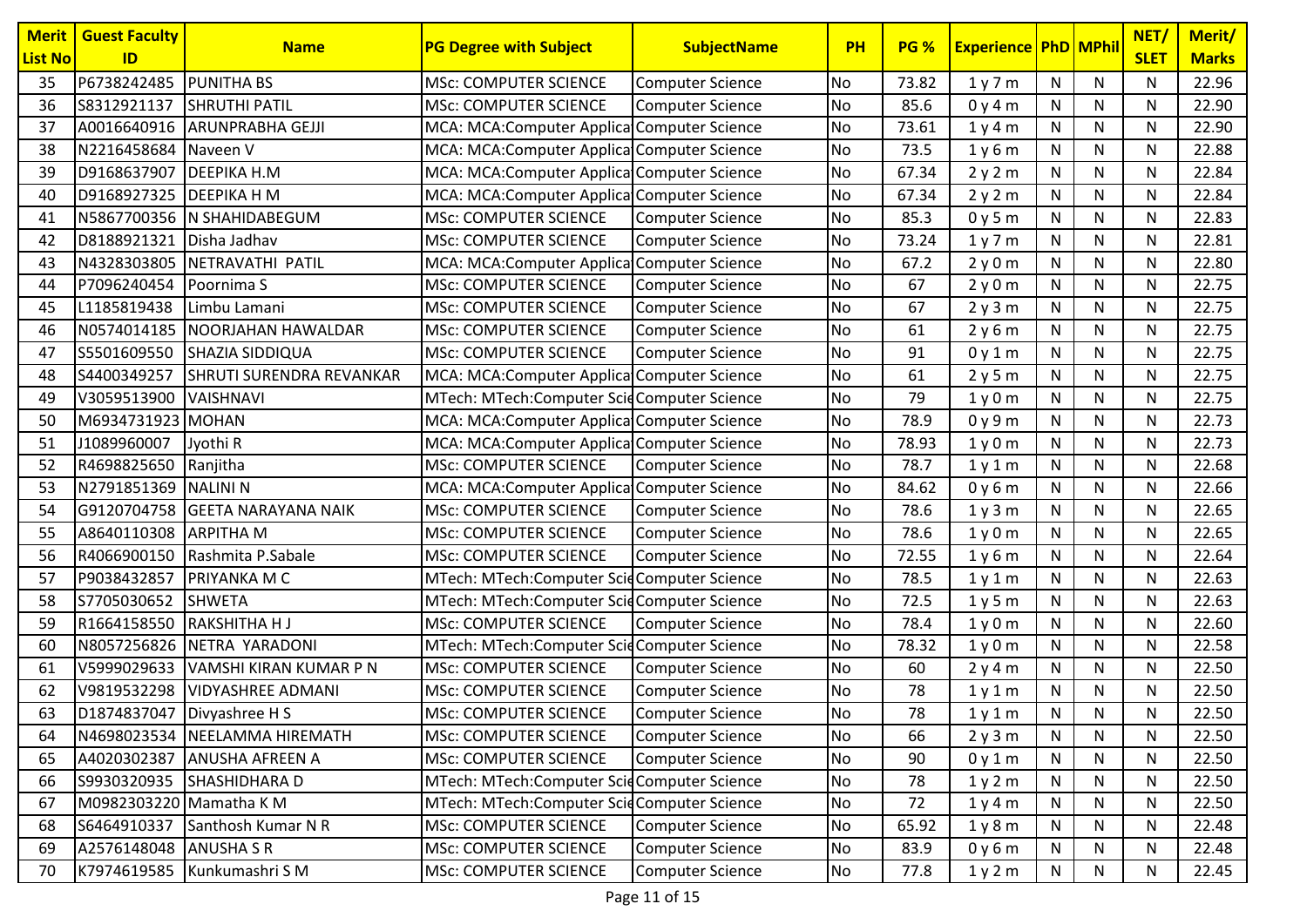| <b>List No</b><br>ID<br>M5951604099 MADHAVI N<br>71<br><b>No</b><br>77.8<br>$\mathsf{N}$<br>MCA: MCA: Computer Applica Computer Science<br>0y10m<br>N<br>R745803441<br><b>MSc: COMPUTER SCIENCE</b><br>65.73<br>N<br>N<br>72<br>Rizwan ahmad Bagwan<br>Computer Science<br>No<br>2y1m<br>Y9388238530<br>Y B Nimisha<br>MTech: MTech:Computer ScidComputer Science<br>No<br>77.7<br>1y2m<br>N<br>$\mathsf{N}$<br>73 | <b>SLET</b><br><b>Marks</b><br>N<br>22.45<br>N<br>22.43<br>N<br>22.43<br>N<br>22.28<br>22.25<br>N<br>22.25<br>N<br>N<br>22.24 |
|--------------------------------------------------------------------------------------------------------------------------------------------------------------------------------------------------------------------------------------------------------------------------------------------------------------------------------------------------------------------------------------------------------------------|-------------------------------------------------------------------------------------------------------------------------------|
|                                                                                                                                                                                                                                                                                                                                                                                                                    |                                                                                                                               |
|                                                                                                                                                                                                                                                                                                                                                                                                                    |                                                                                                                               |
|                                                                                                                                                                                                                                                                                                                                                                                                                    |                                                                                                                               |
|                                                                                                                                                                                                                                                                                                                                                                                                                    |                                                                                                                               |
| ${\sf N}$<br>74<br>S2802159132<br><b>MSc: COMPUTER SCIENCE</b><br>No<br>77.1<br>N<br>Sujatha K S<br>Computer Science<br>1y0m                                                                                                                                                                                                                                                                                       |                                                                                                                               |
| 75<br>S7106646963<br>N<br><b>SAGARLS</b><br>MCA: MCA: Computer Applica Computer Science<br>No<br>71<br>1y6m<br>N                                                                                                                                                                                                                                                                                                   |                                                                                                                               |
| 76<br>D1711320034 DEEPIKA N<br>77<br>MTech: MTech:Computer ScidComputer Science<br><b>No</b><br>N<br>N<br>1y0m                                                                                                                                                                                                                                                                                                     |                                                                                                                               |
| 77<br>G9228329907<br><b>GNANAMANIH</b><br>MTech: MTech:Computer ScidComputer Science<br>70.95<br>N<br>N<br><b>No</b><br>1y6m                                                                                                                                                                                                                                                                                       |                                                                                                                               |
| S0997821437<br>Shilpa Hulasad<br>MCA: MCA: Computer Applica Computer Science<br><b>No</b><br>1y7m<br>${\sf N}$<br>${\sf N}$<br>78<br>70.92                                                                                                                                                                                                                                                                         | N<br>22.23                                                                                                                    |
| M0581113729 MAHESHA KO<br>MCA: MCA:Computer Applica Computer Science<br>No<br>N<br>${\sf N}$<br>79<br>64.93<br>2y1m                                                                                                                                                                                                                                                                                                | N<br>22.23                                                                                                                    |
| N1398645209<br>Nandini V<br><b>MSc: COMPUTER SCIENCE</b><br><b>No</b><br>N<br>${\sf N}$<br>80<br>Computer Science<br>76.75<br>1y3m                                                                                                                                                                                                                                                                                 | 22.19<br>N                                                                                                                    |
| S0409816561<br><b>SMITA BETAGERI</b><br>82.7<br>N<br>N<br>81<br>MCA: MCA: Computer Applica Computer Science<br><b>No</b><br>0y6m                                                                                                                                                                                                                                                                                   | N<br>22.18                                                                                                                    |
| 82<br>V5423532221<br>N<br>N<br>Vijay Mathad<br>MCA: MCA: Computer Applica Computer Science<br>No<br>64.69<br>2y0m                                                                                                                                                                                                                                                                                                  | 22.17<br>N                                                                                                                    |
| $\mathsf{N}$<br>$\mathsf{N}$<br>D6444451655 Deepthi k g<br>MSc: COMPUTER SCIENCE<br><b>No</b><br>0y3m<br>83<br>88.62<br>Computer Science                                                                                                                                                                                                                                                                           | N<br>22.16                                                                                                                    |
| C6559139664<br><b>CHANNAGANGAIAH S N</b><br>No<br>76.42<br>N<br>N<br>84<br><b>MSc: COMPUTER SCIENCE</b><br><b>Computer Science</b><br>1y0m                                                                                                                                                                                                                                                                         | N<br>22.11                                                                                                                    |
| N3515654717<br>NANDINI N<br><b>MSc: COMPUTER SCIENCE</b><br>85<br>No<br>76<br>1y0m<br>N<br>${\sf N}$<br><b>Computer Science</b>                                                                                                                                                                                                                                                                                    | N<br>22.00                                                                                                                    |
| $\mathsf{N}$<br>86<br>H4277744625 hareesha harogoppa<br><b>No</b><br>63.87<br>2y0m<br>N<br>MTech: MTech: Computer ScidComputer Science                                                                                                                                                                                                                                                                             | N<br>21.97                                                                                                                    |
| J0642800759<br>Jovita Relasha Lewis<br>MSc: COMPUTER SCIENCE<br>N<br>N<br>87<br><b>Computer Science</b><br>No<br>63.85<br>2y0m                                                                                                                                                                                                                                                                                     | N<br>21.96                                                                                                                    |
| J8934131151<br>N<br>$\mathsf{N}$<br>88<br><b>JYOTI ANGADI</b><br><b>MSc: COMPUTER SCIENCE</b><br><b>No</b><br>75.7<br>Computer Science<br>1y0m                                                                                                                                                                                                                                                                     | 21.93<br>N                                                                                                                    |
| J2210012751<br>No<br>N<br>89<br><b>JANAKI R</b><br>MCA: MCA: Computer Applica Computer Science<br>75.7<br>N<br>1y3m                                                                                                                                                                                                                                                                                                | N<br>21.93                                                                                                                    |
| S7976329841<br><b>SATISH MALAYI</b><br><b>No</b><br>81.7<br>$\mathsf{N}$<br>${\sf N}$<br>90<br>MCA: MCA: Computer Applica Computer Science<br>0y5m                                                                                                                                                                                                                                                                 | N<br>21.93                                                                                                                    |
| M0708439647 Madhura B S<br>91<br>MCA: MCA: Computer Applica Computer Science<br>No<br>75.67<br>1y0m<br>N<br>N                                                                                                                                                                                                                                                                                                      | N<br>21.92                                                                                                                    |
| S7711713765<br>92<br>SIDDALINGA SWAMY TR<br>MTech: MTech:Computer ScidComputer Science<br>No<br>1y0m<br>N<br>${\sf N}$<br>75.69                                                                                                                                                                                                                                                                                    | N<br>21.92                                                                                                                    |
| ${\sf N}$<br>U1224044229<br><b>UMESHAM</b><br>MCA: MCA:Computer Applica Computer Science<br><b>No</b><br>75.6<br>N<br>93<br>1y0m                                                                                                                                                                                                                                                                                   | N<br>21.90                                                                                                                    |
| 94<br>V9516535559  VIDYASHREE H R<br><b>MSc: COMPUTER SCIENCE</b><br>No<br>N<br>Computer Science<br>87.43<br>0y2m<br>N                                                                                                                                                                                                                                                                                             | 21.86<br>N                                                                                                                    |
| S8894317595<br>75.14<br>95<br><b>SWATHI R WURLI</b><br>MCA: MCA: Computer Applica Computer Science<br><b>No</b><br>N<br>N<br>1y0m                                                                                                                                                                                                                                                                                  | 21.79<br>N                                                                                                                    |
| 96<br>15480305512<br><b>IRAM ZEHRA</b><br>MCA: MCA: Computer Applica Computer Science<br><b>No</b><br>75.1<br>N<br>N<br>1y0m                                                                                                                                                                                                                                                                                       | N<br>21.78                                                                                                                    |
| R8988607871<br>RASHMI M BILAGI<br><b>MSc: COMPUTER SCIENCE</b><br><b>No</b><br>87<br>0y3m<br>${\sf N}$<br>${\sf N}$<br>97<br>Computer Science                                                                                                                                                                                                                                                                      | N<br>21.75                                                                                                                    |
| N0549106356 NEETHA KR<br>98<br><b>MSc: COMPUTER SCIENCE</b><br>No<br>75<br>$\mathsf{N}$<br>${\sf N}$<br>Computer Science<br>1y0m                                                                                                                                                                                                                                                                                   | N<br>21.75                                                                                                                    |
| P2096210357 POORNIMA M S<br>99<br>MCA: MCA:Computer Applica Computer Science<br>No<br>75<br>1y0m<br>$\mathsf{N}$<br>N                                                                                                                                                                                                                                                                                              | 21.75<br>N                                                                                                                    |
| A0344010965 Amrita Arjun Kindalkar<br>$\mathsf{N}$<br>${\sf N}$<br>MTech: MTech:Computer ScidComputer Science<br><b>No</b><br>81<br>0y6m<br>100                                                                                                                                                                                                                                                                    | N<br>21.75                                                                                                                    |
| B1722410689   BHUVANESHWARI R<br>MSc: COMPUTER SCIENCE<br><b>Computer Science</b><br>No<br>74.95<br>101<br>1y3m<br>N<br>N                                                                                                                                                                                                                                                                                          | 21.74<br>N                                                                                                                    |
| S0734259729 SHRILAKSHMI B<br><b>MSc: COMPUTER SCIENCE</b><br>102<br>Computer Science<br><b>No</b><br>74.92<br>1y2m<br>$\mathsf{N}$<br>${\sf N}$                                                                                                                                                                                                                                                                    | N<br>21.73                                                                                                                    |
| A9655531481 Annapurna B Hugar<br><b>MSc: COMPUTER SCIENCE</b><br><b>Computer Science</b><br>No<br>62.65<br>2y0m<br>N<br>N<br>103                                                                                                                                                                                                                                                                                   | 21.66<br>N                                                                                                                    |
| S6356803959 Shruthi H S<br>MCA: MCA:Computer Applica Computer Science<br>No<br>80.6<br>0y4m<br>$\mathsf{N}$<br>104<br>N                                                                                                                                                                                                                                                                                            | N<br>21.65                                                                                                                    |
| S2845403529<br>Sahana R<br><b>MSc: COMPUTER SCIENCE</b><br>74.55<br>Computer Science<br>No<br>1y1m<br>N<br>N<br>105                                                                                                                                                                                                                                                                                                | N<br>21.64                                                                                                                    |
| P8913128599 POOJA<br><b>MSc: COMPUTER SCIENCE</b><br><b>Computer Science</b><br>No<br>86.5<br>0y3m<br>N<br>106<br>N                                                                                                                                                                                                                                                                                                | N<br>21.63                                                                                                                    |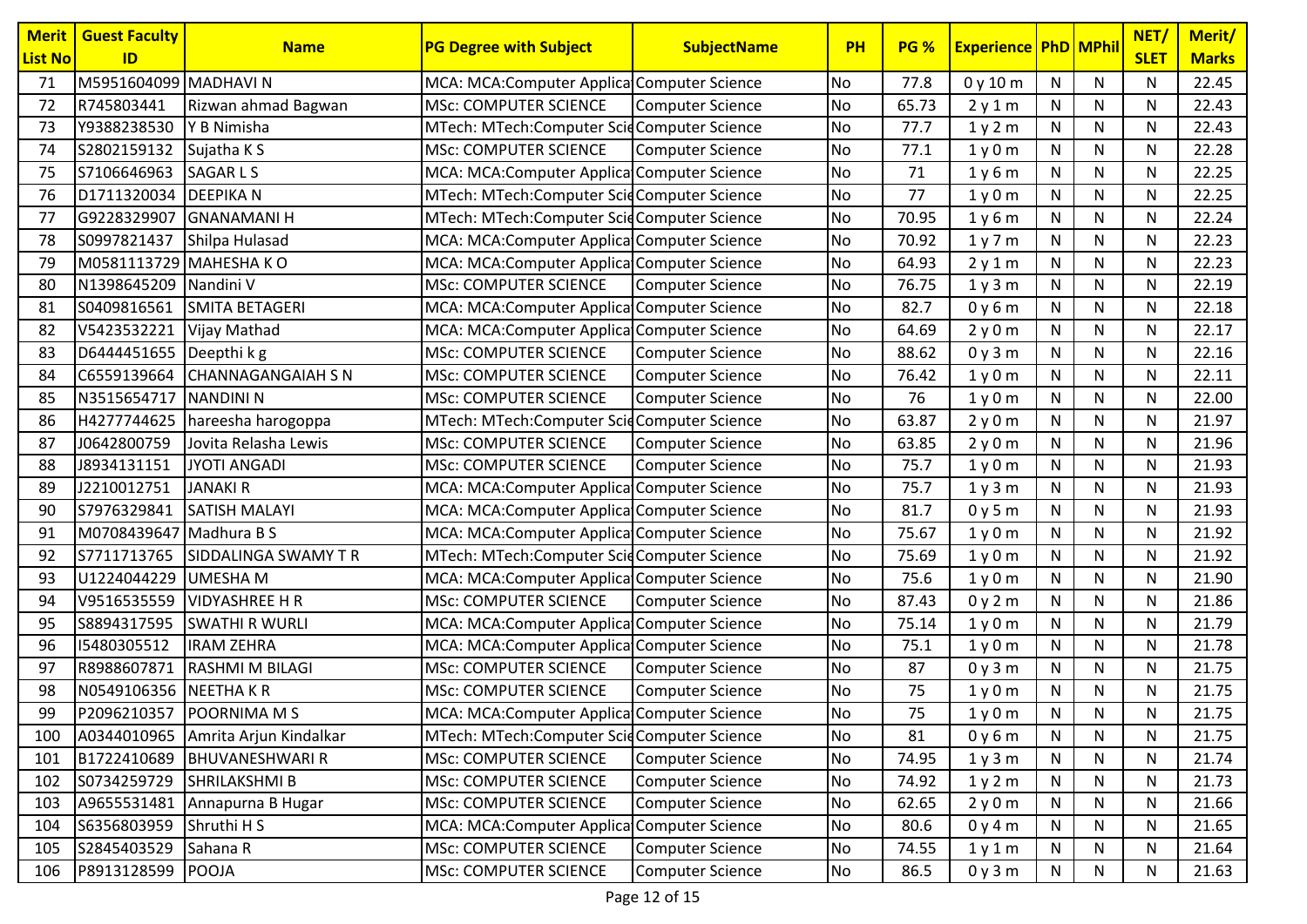| <b>List No</b> | <b>Merit   Guest Faculty  </b><br>ID | <b>Name</b>                          | <b>PG Degree with Subject</b>                | <b>SubjectName</b> | <b>PH</b> | <b>PG %</b> | <b>Experience PhD MPhil</b> |   |    | NET/<br><b>SLET</b> | Merit/<br><b>Marks</b> |
|----------------|--------------------------------------|--------------------------------------|----------------------------------------------|--------------------|-----------|-------------|-----------------------------|---|----|---------------------|------------------------|
| 107            | S4290639944                          | SINDHU K G                           | MSc: COMPUTER SCIENCE                        | Computer Science   | lNo.      | 74.4        | 1y0m                        | N | N  | N                   | 21.60                  |
| 108            | S9637457666                          | shashank v                           | MCA: MCA: Computer Applica Computer Science  |                    | lNo.      | 68.33       | 1y6m                        | N | N. | N                   | 21.58                  |
| 109            | J4722013452                          | Jyothi B                             | MSc: Information Technology Computer Science |                    | lNo.      | 74.26       | 1y0m                        | N | N  | N                   | 21.57                  |
| 110            | S0360444813                          | <b>SWETHACS</b>                      | <b>MSc: COMPUTER SCIENCE</b>                 | Computer Science   | lNo.      | 74.21       | 1y1m                        | N | N  | N                   | 21.55                  |
| 111            | S6476831031                          | Sagar Raghoji                        | MCA: MCA: Computer Applica Computer Science  |                    | lNo.      | 74.05       | 1y0m                        | N | N. | N                   | 21.51                  |
| 112            |                                      | P9022805385 Priyanka Sharanappa koti | <b>MSc: COMPUTER SCIENCE</b>                 | Computer Science   | lNo.      | 86          | 0y1m                        | Ν | N. | N                   | 21.50                  |
| 113            | P4336203235 POOJA H                  |                                      | MSc: COMPUTER SCIENCE                        | Computer Science   | lNo.      | 86          | 0y1m                        | N | N. | N                   | 21.50                  |
| 114            | P7592540955                          | <b>Prathibha</b>                     | <b>MSc: COMPUTER SCIENCE</b>                 | Computer Science   | l No      | 86          | 0y3m                        | N | N. | N                   | 21.50                  |
| 115            | N8925446662 Nisha                    |                                      | MSc: COMPUTER SCIENCE                        | Computer Science   | No        | 80          | 0y4m                        | N | N. | N                   | 21.50                  |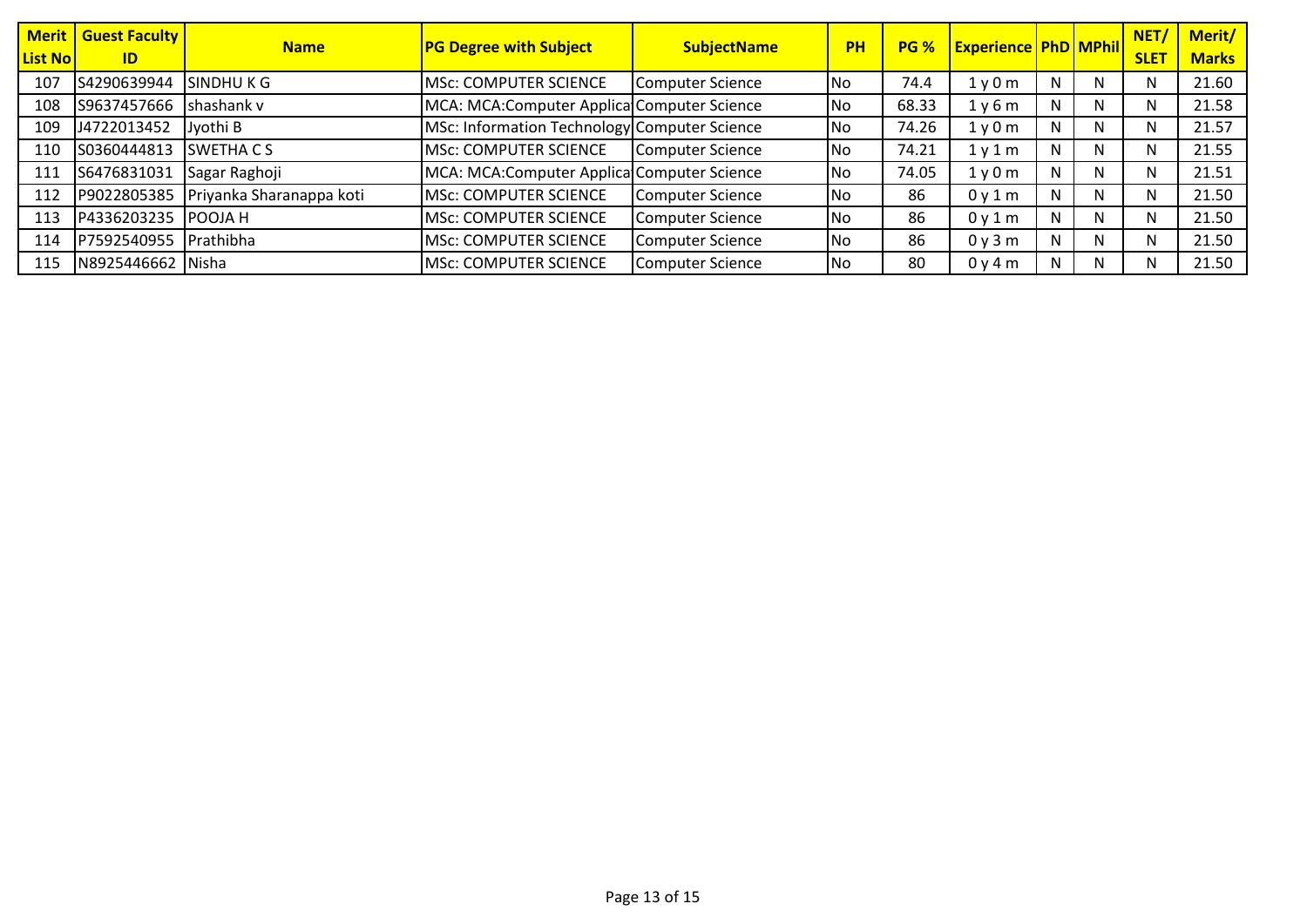| <b>Merit</b>   | <b>Guest Faculty</b>        | <b>Name</b>                          | <b>PG Degree with Subject</b> | <b>SubjectName</b> | <b>PH</b> | PG %  | <b>Experience PhD MPhil</b> |                |           | NET/         | Merit/       |
|----------------|-----------------------------|--------------------------------------|-------------------------------|--------------------|-----------|-------|-----------------------------|----------------|-----------|--------------|--------------|
| <b>List No</b> | ID                          |                                      |                               |                    |           |       |                             |                |           | <b>SLET</b>  | <b>Marks</b> |
| <b>HISTORY</b> |                             |                                      |                               |                    |           |       |                             |                |           |              |              |
| 1              | U3441139482                 | <b>UMESHA S M</b>                    | <b>MA: HISTORY</b>            | <b>HISTORY</b>     | No        | 62.5  | 8y6m                        | $\mathsf{N}$   | N         | Υ            | 50.13        |
| $\overline{2}$ |                             | N2470912686 NIRMALA BANKAPUR         | <b>MA: HISTORY</b>            | <b>HISTORY</b>     | Yes       | 73.5  | 3y0m                        | $\mathsf{N}$   | N         | N            | 47.38        |
| 3              | V4556410609                 | <b>VIDYA KUMARI K</b>                | <b>MA: HISTORY</b>            | <b>HISTORY</b>     | No        | 61.83 | 8y1m                        | $\mathsf{N}$   | N         | N            | 39.46        |
| 4              | V9919524609                 | <b>IVEENA KUMARI D M</b>             | <b>MA: HISTORY</b>            | <b>HISTORY</b>     | No        | 70.5  | 1y0m                        | Y              | Y         | N            | 38.63        |
| 5              | L7699303475                 | LINGARAJ DODDAMANI                   | MA: HISTORY                   | <b>HISTORY</b>     | No        | 69.62 | 1y6m                        | N              | Y         | v            | 36.91        |
| 6              | H8446107504                 | <b>HEBBALA KUMARA</b>                | <b>MA: HISTORY</b>            | <b>HISTORY</b>     | No        | 63.1  | 4y2m                        | $\mathsf{N}$   | N         | Y            | 36.78        |
| 7              | K7509326826                 | <b>KARIBASAPPA P</b>                 | <b>MA: HISTORY</b>            | <b>HISTORY</b>     | No        | 74.77 | 6y2m                        | $\mathsf{N}$   | N         | N            | 36.69        |
| 8              | S1835251440                 | SARANAZ                              | <b>MA: HISTORY</b>            | <b>HISTORY</b>     | No        | 62.4  | 1y0m                        | Y              | Y         | N            | 36.60        |
| 9              | R2986851573                 | RAGHUNATHA R K                       | <b>MA: HISTORY</b>            | <b>HISTORY</b>     | <b>No</b> | 62.3  | 4y3m                        | N              | N         | Y            | 36.58        |
| 10             | V7035556809                 | VEERAYYA                             | MA: HISTORY                   | <b>HISTORY</b>     | No        | 74.25 | 3y0m                        | N              | N         | Y            | 36.56        |
| 11             | A2653046391                 | <b>ANJINAPPA B</b>                   | <b>MA: HISTORY</b>            | <b>HISTORY</b>     | No        | 62.2  | 4y0m                        | N              | N         | V            | 36.55        |
| 12             | K5305655776   Keshava. M.G. |                                      | <b>MA: HISTORY</b>            | <b>HISTORY</b>     | No        | 62.1  | 5y0m                        | N              | Y         | N            | 36.53        |
| 13             | S1364141629                 | <b>SHANTESH TALAWAR</b>              | <b>MA: HISTORY</b>            | <b>HISTORY</b>     | No        | 68    | 6y6m                        | ${\sf N}$      | ${\sf N}$ | N            | 36.50        |
| 14             |                             | S3419404210 SHASHIDHAR SIRSIKAR      | <b>MA: HISTORY</b>            | <b>HISTORY</b>     | No        | 61.8  | 4y2m                        | N              | N         | Y            | 36.45        |
| 15             | S4044216321                 | <b>SANKALPA S</b>                    | <b>MA: HISTORY</b>            | <b>HISTORY</b>     | No        | 85.79 | 2y0m                        | N              | N         | Y            | 36.45        |
| 16             |                             | M5384551469 MAHADEVAIAH S            | <b>MA: HISTORY</b>            | <b>HISTORY</b>     | No        | 61.5  | 4y0m                        | N              | ${\sf N}$ | V            | 36.38        |
| 17             |                             | A2114119695 Amitaraj Bhojaraj kotana | <b>MA: HISTORY</b>            | <b>HISTORY</b>     | No        | 85.4  | 2y0m                        | N              | N         | v            | 36.35        |
| 18             |                             | M2098429004 MUTTAPPA MADHAVANAVAR    | <b>MA: HISTORY</b>            | <b>HISTORY</b>     | No        | 61.25 | 7y0m                        | N              | N         | N            | 36.31        |
| 19             |                             | R3192230790 RAGHAVENDRA N            | <b>MA: HISTORY</b>            | <b>HISTORY</b>     | No        | 79.21 | 2y6m                        | N              | N         | v            | 36.30        |
| 20             |                             | M8641800241 Manjunath M G            | <b>MA: HISTORY</b>            | <b>HISTORY</b>     | No        | 61.11 | 7y0m                        | ${\sf N}$      | ${\sf N}$ | N            | 36.28        |
| 21             |                             | N6870209988 NETHRAVATHI . N          | <b>MA: HISTORY</b>            | <b>HISTORY</b>     | No        | 73    | 6y0m                        | N              | N         | N            | 36.25        |
| 22             |                             | R7753902249 RAGHUNATHA K             | <b>MA: HISTORY</b>            | <b>HISTORY</b>     | No        | 60.6  | 4y2m                        | $\mathsf{N}$   | N         | Y            | 36.15        |
| 23             | P6029528490                 | PRABHU                               | <b>MA: HISTORY</b>            | <b>HISTORY</b>     | No        | 72.53 | 2y0m                        | Y              | N         | N            | 36.13        |
| 24             | T3000030816                 | THRIVENI B M                         | MA: HISTORY                   | <b>HISTORY</b>     | No        | 72.15 | 3y0m                        | N              | N         | v            | 36.04        |
| 25             | J9812933801                 | <b>JAYASHREE</b>                     | <b>MA: HISTORY</b>            | <b>HISTORY</b>     | No        | 60    | 3y3m                        | Y              | N         | N            | 36.00        |
| 26             |                             | R1852629518 RAKESH MAGADUM           | <b>MA: HISTORY</b>            | <b>HISTORY</b>     | No        | 60    | 7y1m                        | $\mathsf{N}$   | N         | N            | 36.00        |
| 27             |                             | M2263904754 MANAMOHANA K S           | <b>MA: HISTORY</b>            | <b>HISTORY</b>     | No        | 83.68 | 2y1m                        | $\mathsf{N}$   | ${\sf N}$ | Y            | 35.92        |
| 28             | S4396827319 SURESHAC        |                                      | <b>MA: HISTORY</b>            | <b>HISTORY</b>     | No        | 71.27 | 6 y 2 m                     | $\overline{N}$ | ${\sf N}$ | $\mathsf{N}$ | 35.82        |
| 29             |                             | B5369825139 BASAVARAJA H             | <b>MA: HISTORY</b>            | <b>HISTORY</b>     | Yes       | 73.1  | 2y5m                        | N              | N.        | N            | 35.78        |
| 30             | D7097437155 Dr.SIDDARAM     |                                      | <b>MA: HISTORY</b>            | <b>HISTORY</b>     | No        | 71    | 0y1m                        | Y              | Y         | N            | 35.75        |
| 31             |                             | C7150954897 CHANDRAKALA C P          | <b>MA: HISTORY</b>            | <b>HISTORY</b>     | No        | 59    | 4y0m                        | N              | N         | Υ            | 35.75        |
| 32             | S1752932578 SURESHA.S       |                                      | <b>MA: HISTORY</b>            | <b>HISTORY</b>     | No        | 64.95 | 0y6m                        | Y              | Y         | N            | 35.74        |
| 33             | A2102428395 AMBIKA N        |                                      | <b>MA: HISTORY</b>            | <b>HISTORY</b>     | No        | 70.75 | 4y0m                        | N              | Y         | N            | 35.69        |
| 34             | B1382929529 BABU KC         |                                      | <b>MA: HISTORY</b>            | <b>HISTORY</b>     | <b>No</b> | 70.65 | 2y0m                        | Y              | N         | N            | 35.66        |